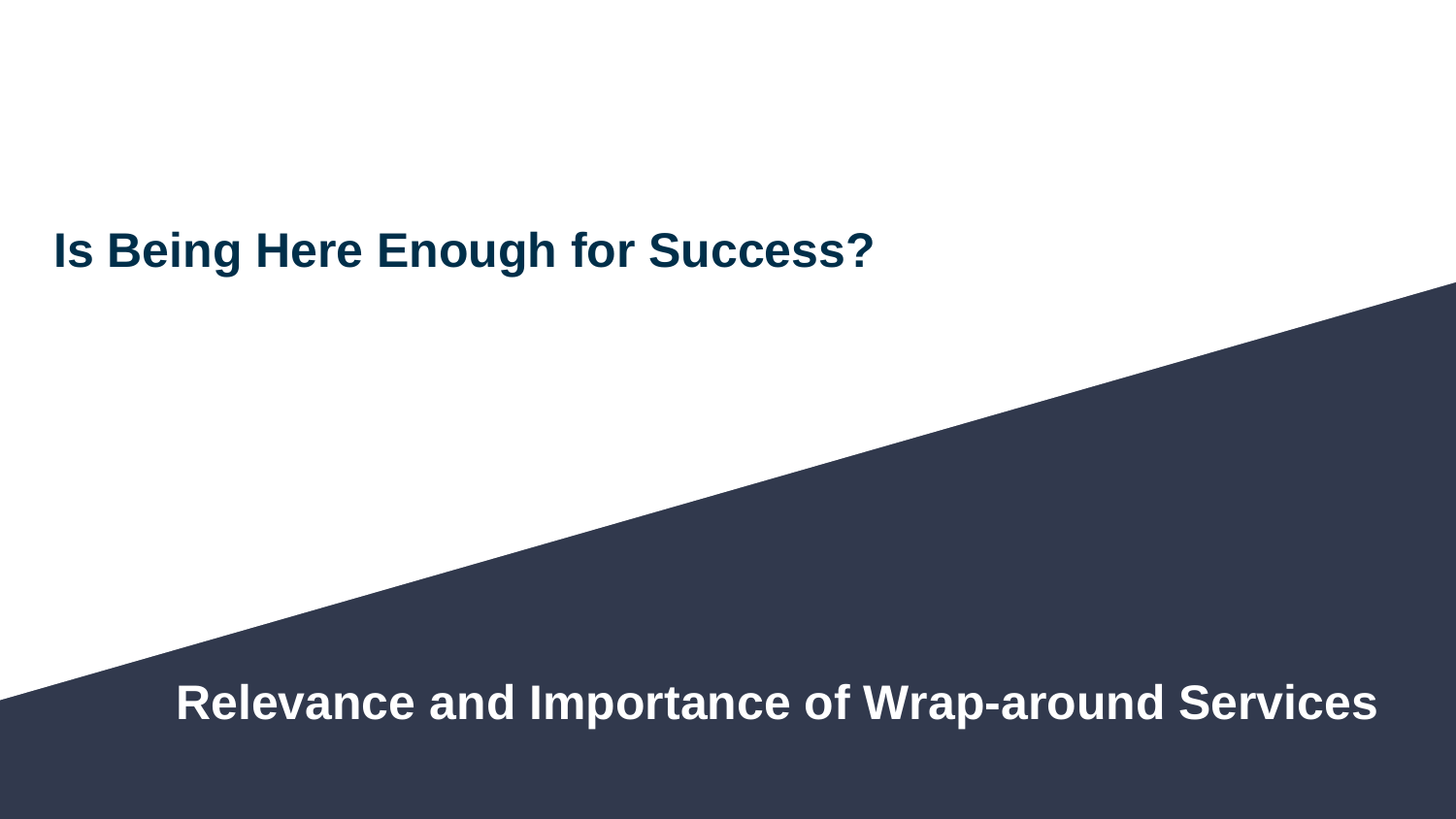## Agenda **Major Themes**

**Is being here enough?**

**Provincial Context**

**Institutional Context**

**Pathways to Education (High School Aged Students)**

**Woodsworth College Access Programs (Post-Secondary Students)**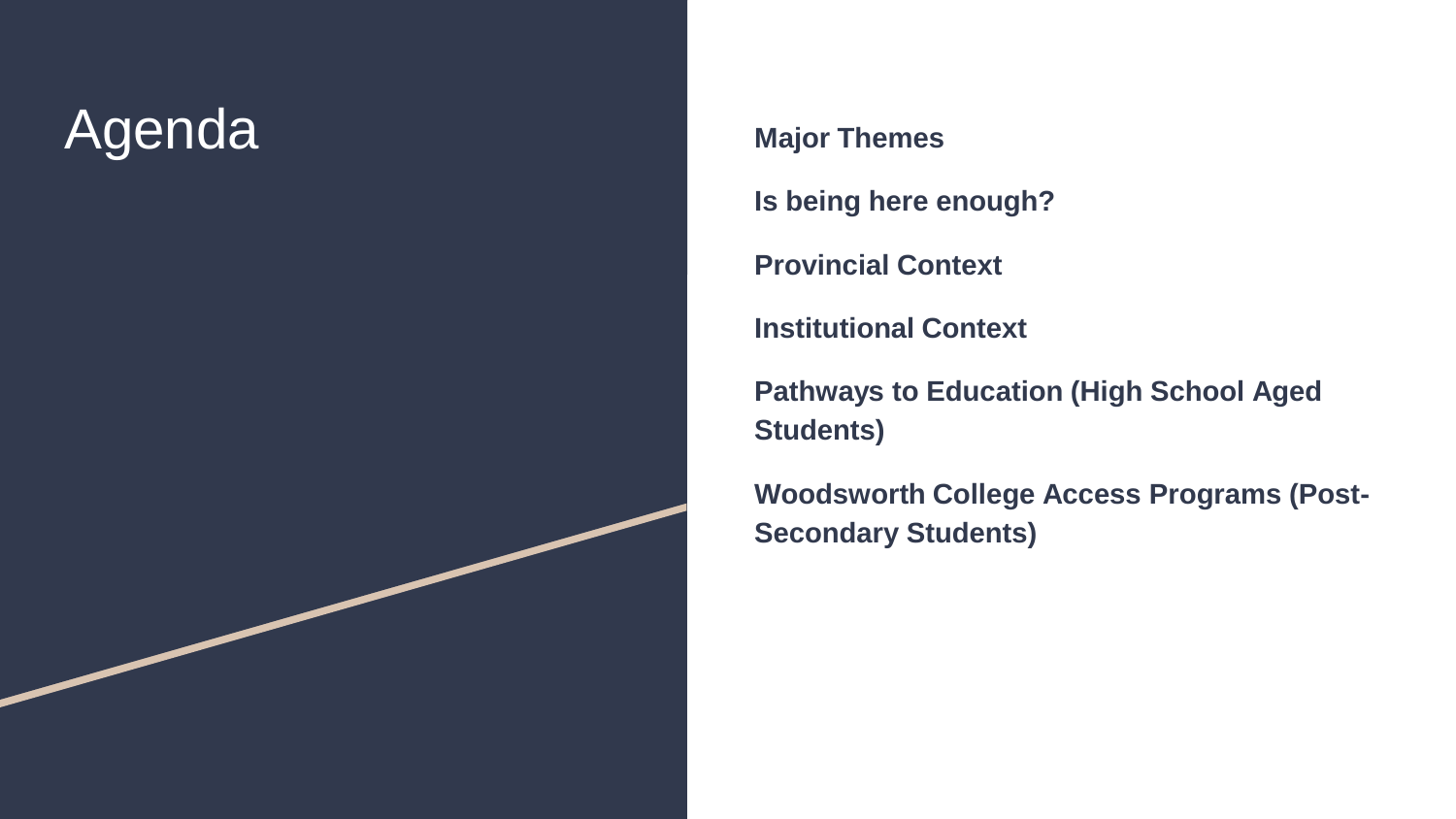Is there a specific concern or opportunity that has brought you to this session?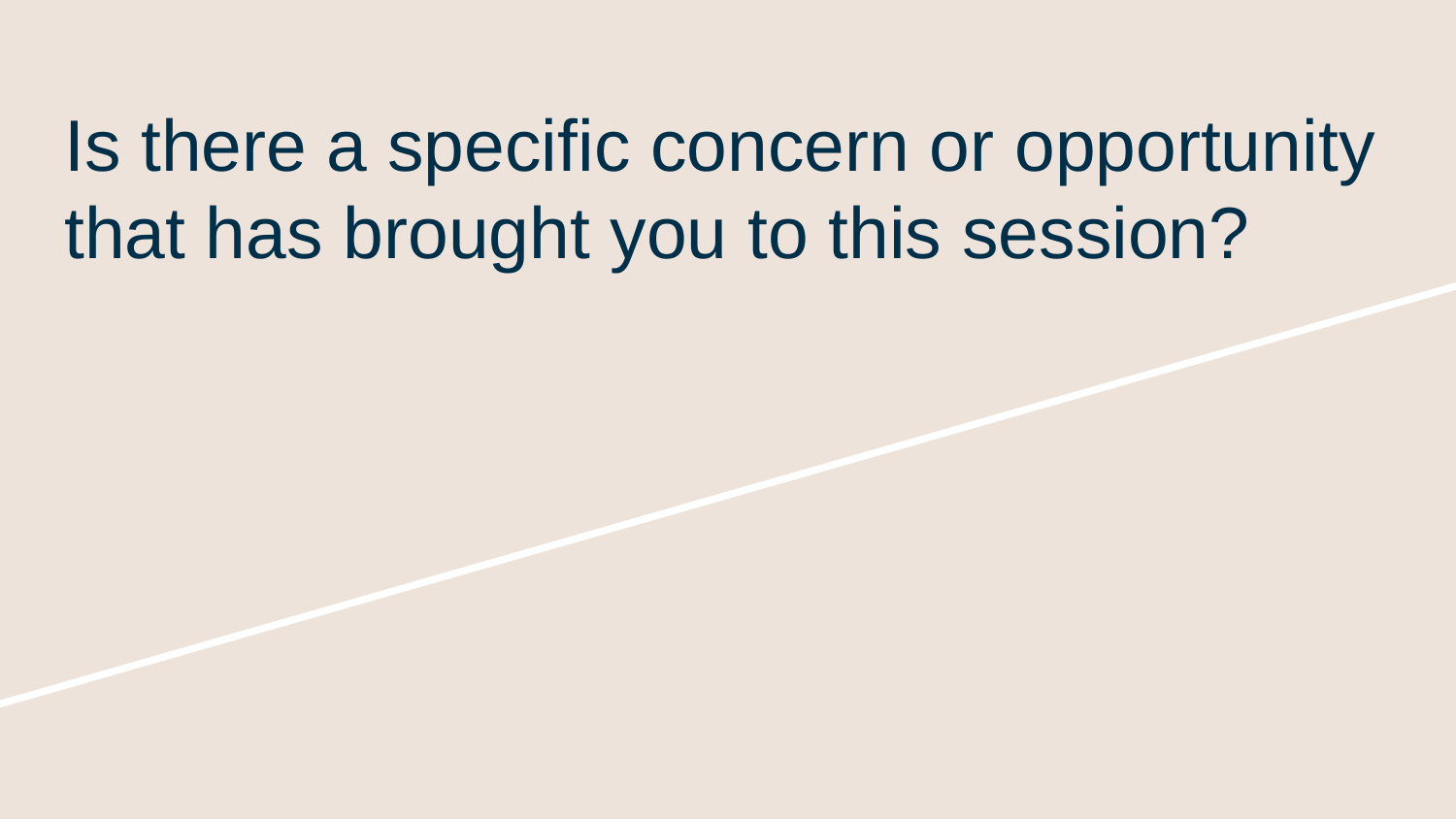#### It takes *a village to raise a child*

**Nguzo Saba Principles (The Seven Principles)**

#### **Ujima (Collective Work and Responsibility)**

To build and maintain our community together and make our brother's and sister's problems our problems and to solve them together.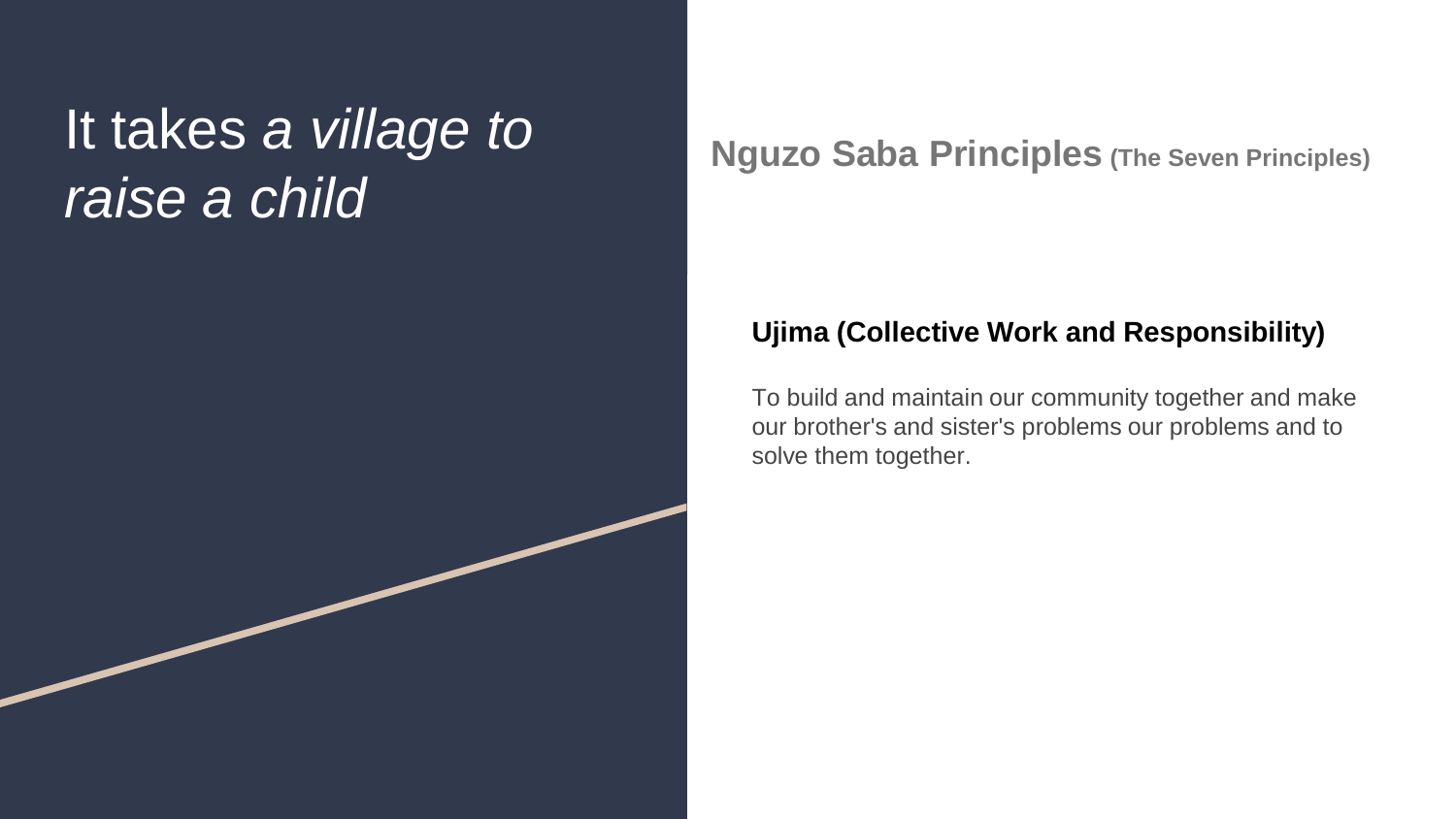## Provincial Context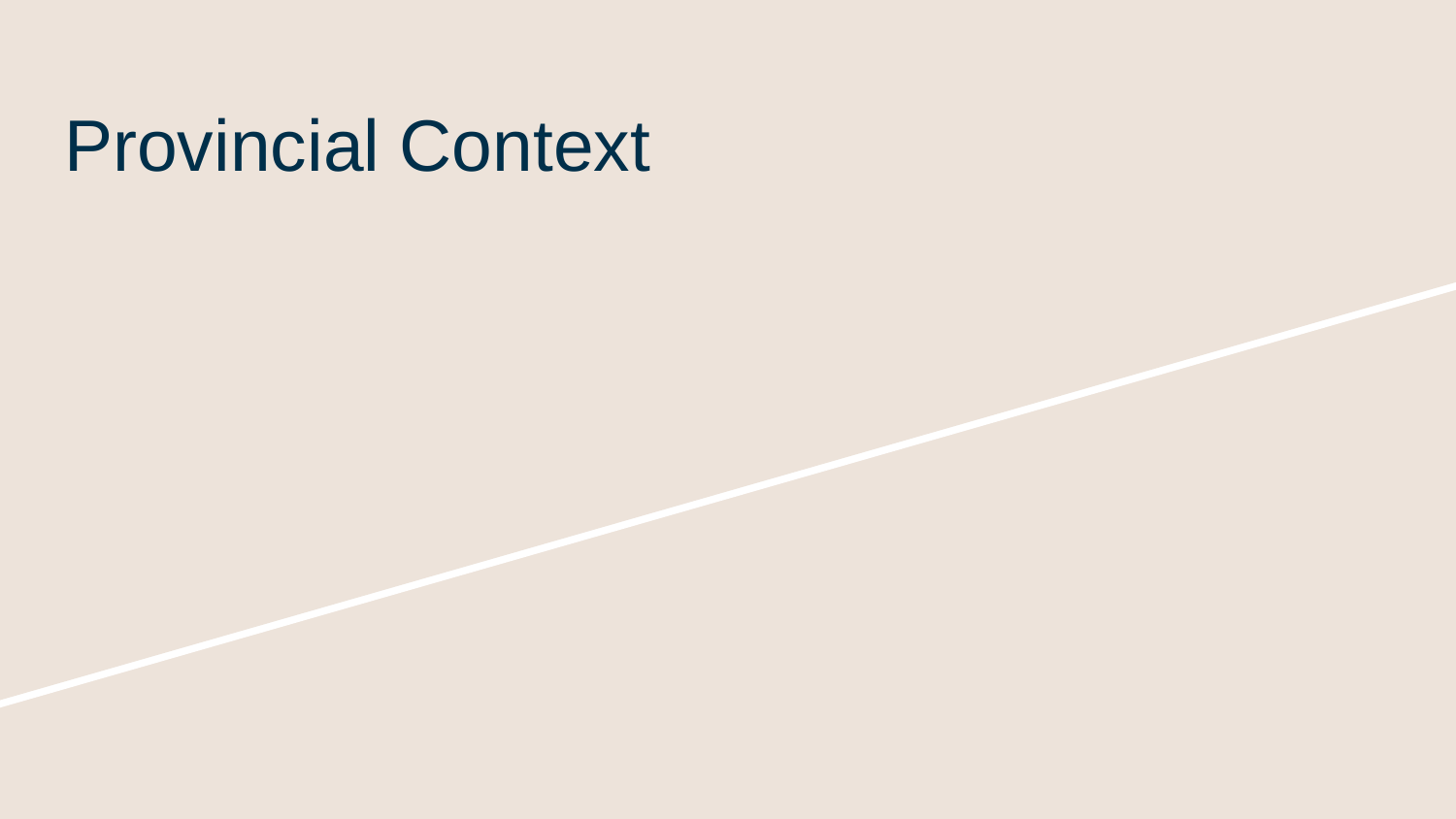# 31%

Increase in the number of students enrolling in PSE in Ontario between 2004 & 2015

Ontario has indeed seen overall increases in post-secondary enrolment and post-secondary attainment over the past two decades, such that the province now leads not only Canada, but almost all other OECD countries in Post-Secondary Attainment (Deller et al., 2019)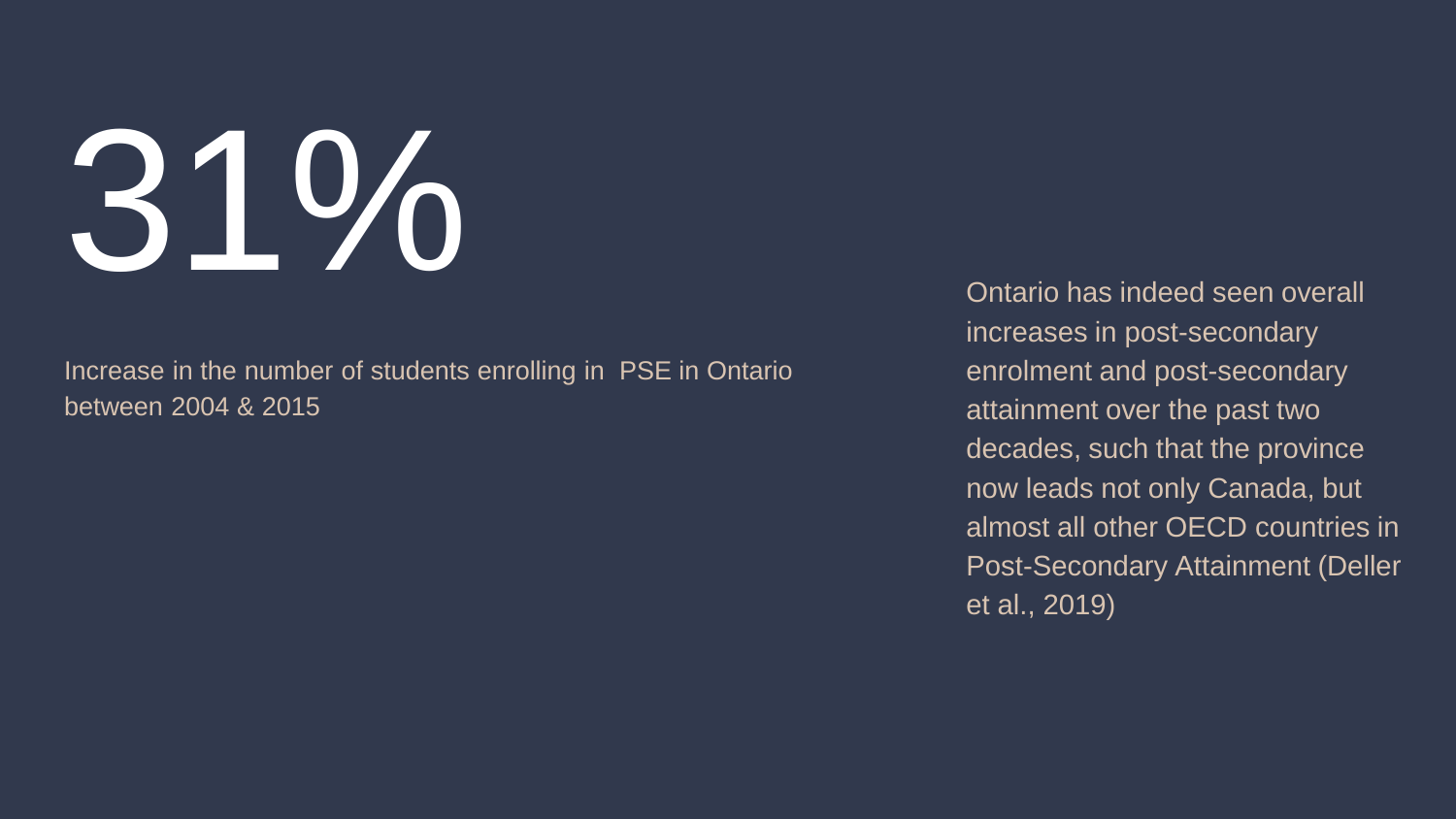#### Provincial Context

*"This type of growth-model approach to access is not without controversy, however, and there is evidence to suggest that these overall increases to access have not led to equity of access" (Deller, Kaufmann, Tamburri, 2019)*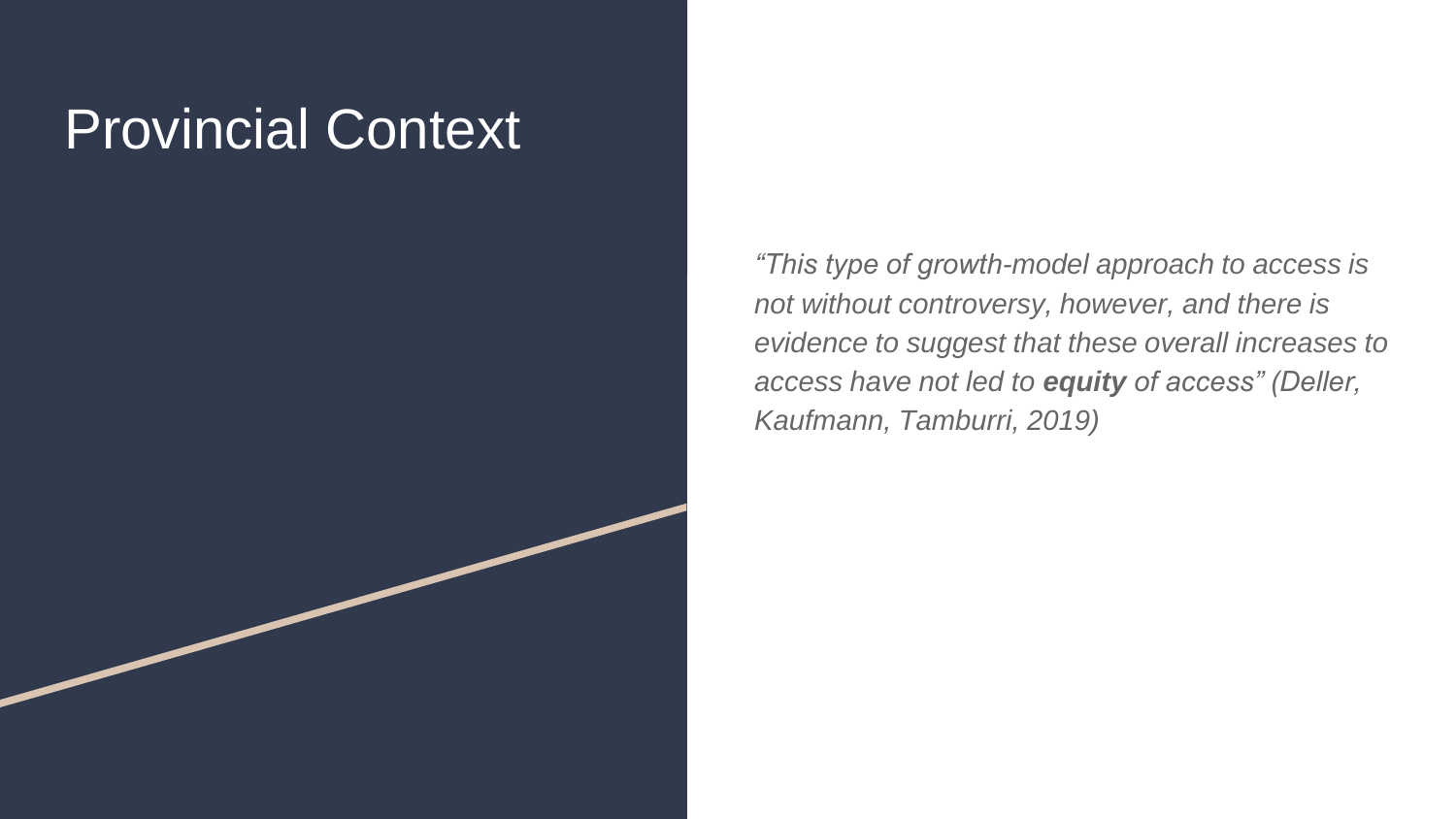#### Provincial Context

*Despite this enviable record, however, Canada still faces equity-related challenges when it comes to education access. Certain groups continue to be at-risk of not completing secondary school and of underrepresentation in postsecondary education: students with special needs, certain ethnic and racial minorities, recent immigrants and those from lower socioeconomic status groups (Robson, Anisef, Brown & Parekh, 2014; Finnie, Childs & Wismer, 2011)*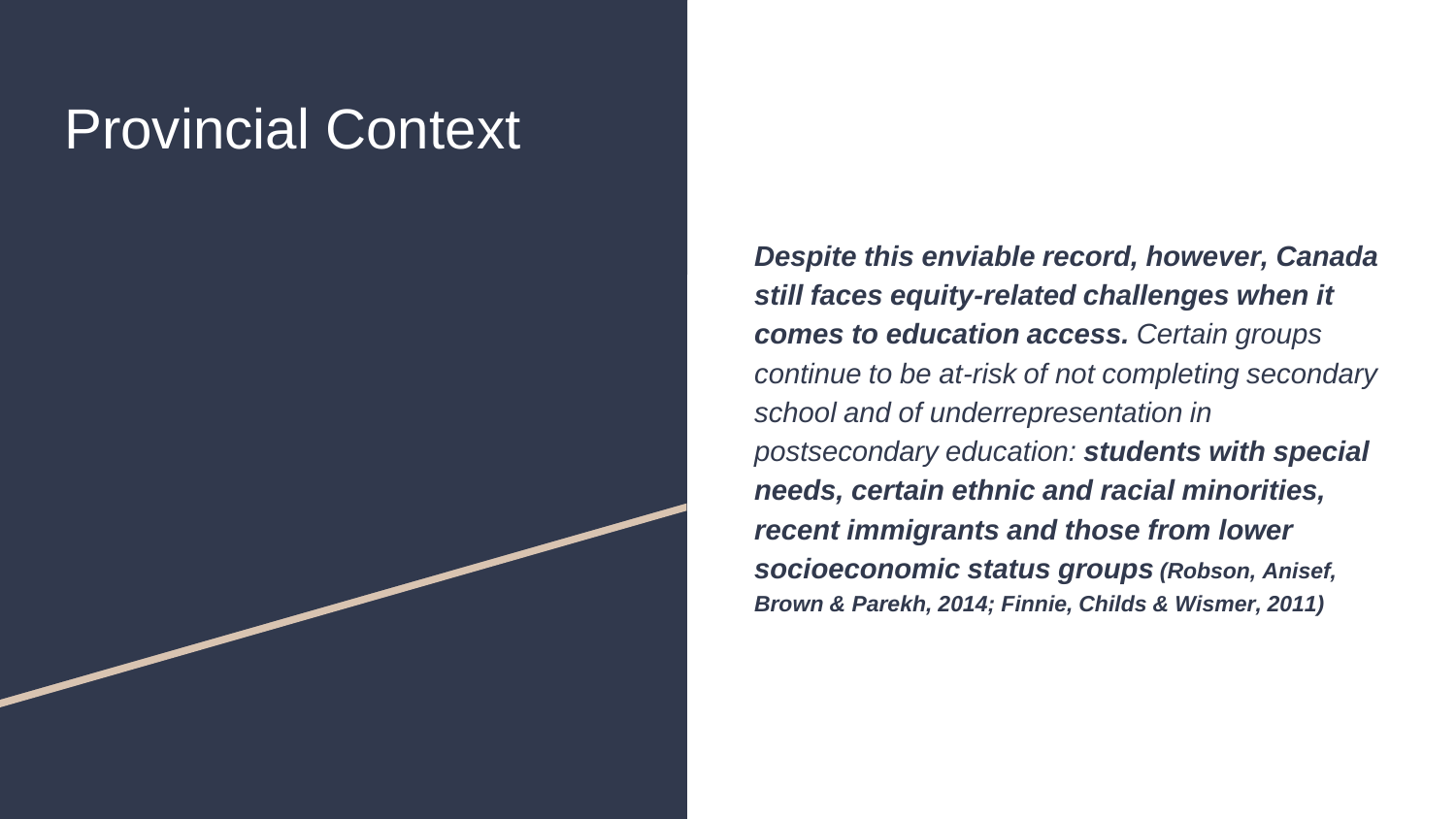## Institutional Context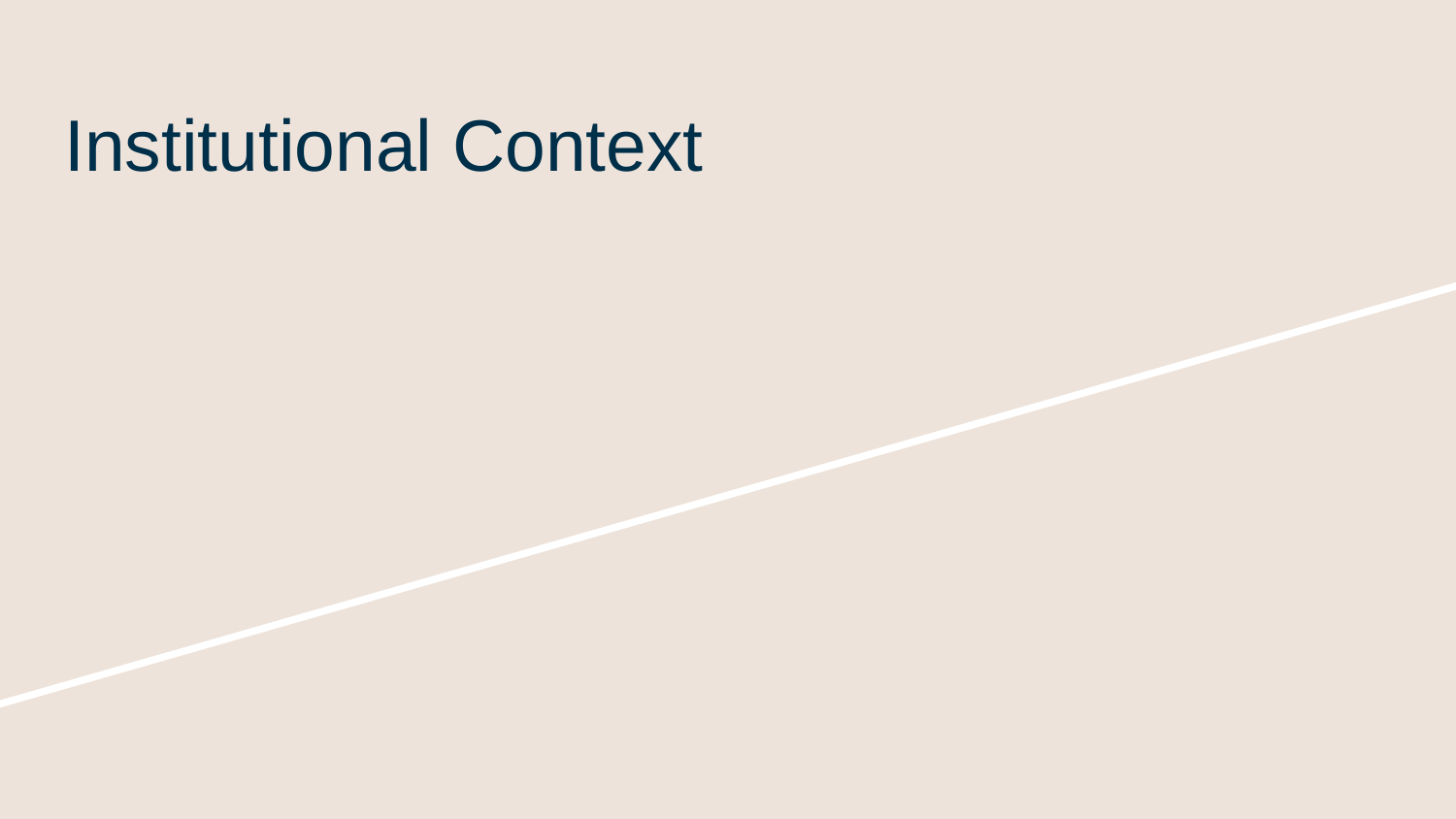## Strategic Enrolment Management (SEM)

#### The Student Success Continuum

An Integrated Approach: Recruitment, Engagement, Persistence, Performance, Completion

| $\sqrt{2}$<br>Classroom<br>experience | Co-curricular        | Degree/goal                             |
|---------------------------------------|----------------------|-----------------------------------------|
|                                       | support              | attainment                              |
|                                       |                      |                                         |
| Leaming<br>support                    | Wellness<br>& Campus | Affinity                                |
|                                       |                      | Student Relationship Management<br>Life |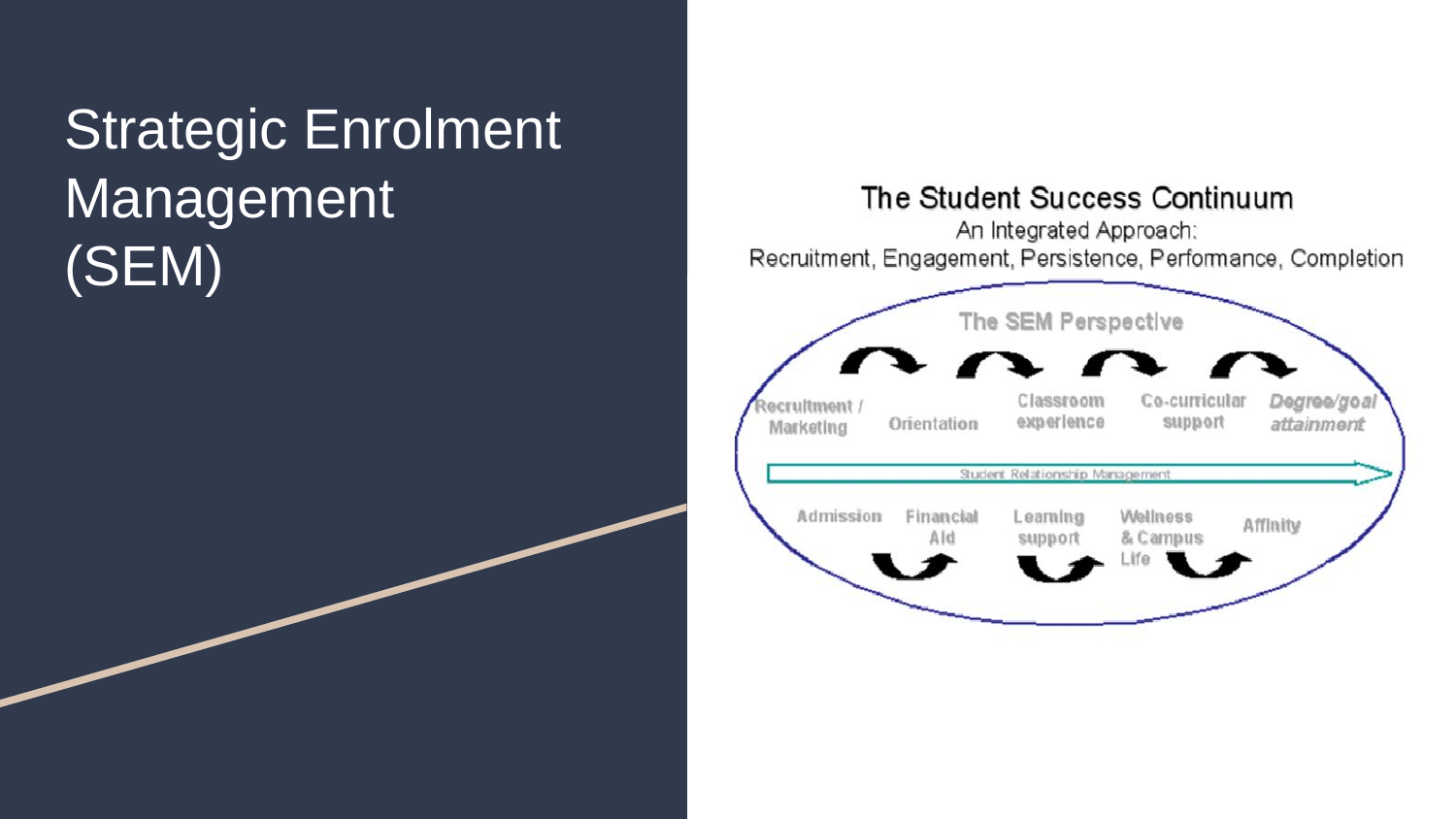# Lessons from Community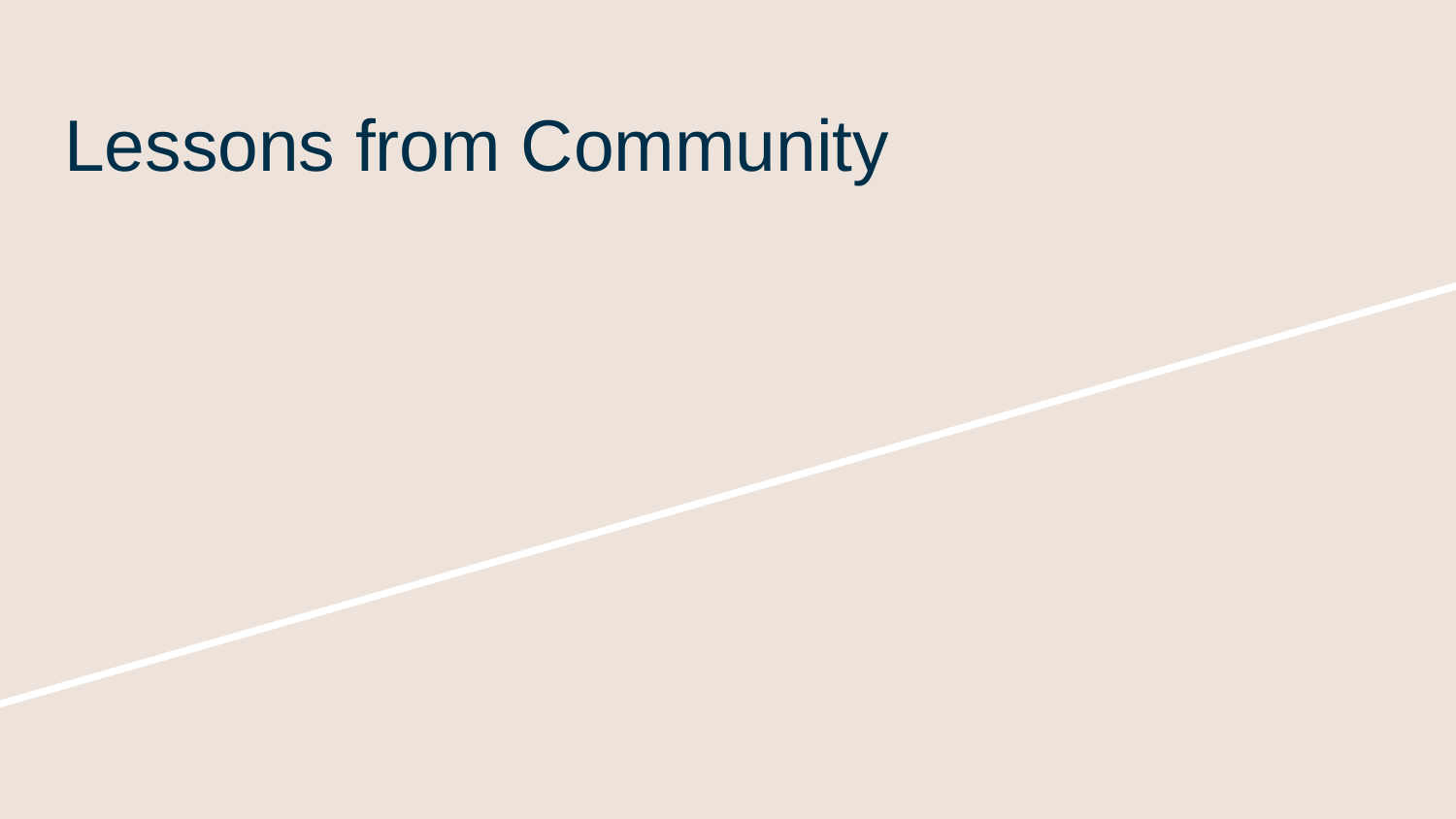# **Pathways**<br>to Education



*A Better Future For Canada starts with high school graduation*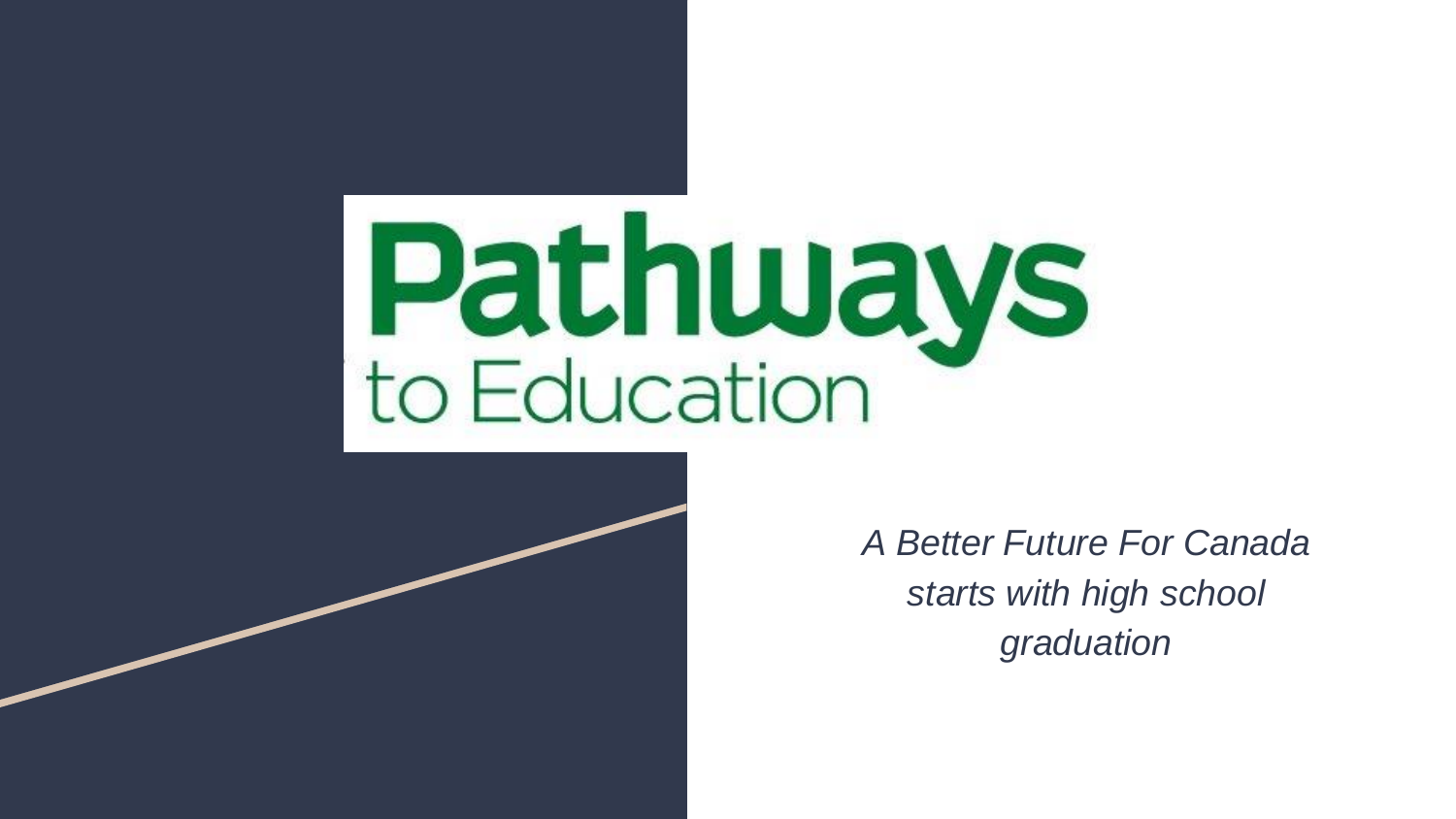Community **Response** Community **Driven** Community **Based**

**Founded in 2001 at the Regent Park Community Health Centre to address educational achievement gaps in the Regent Park/ Moss Park Communities**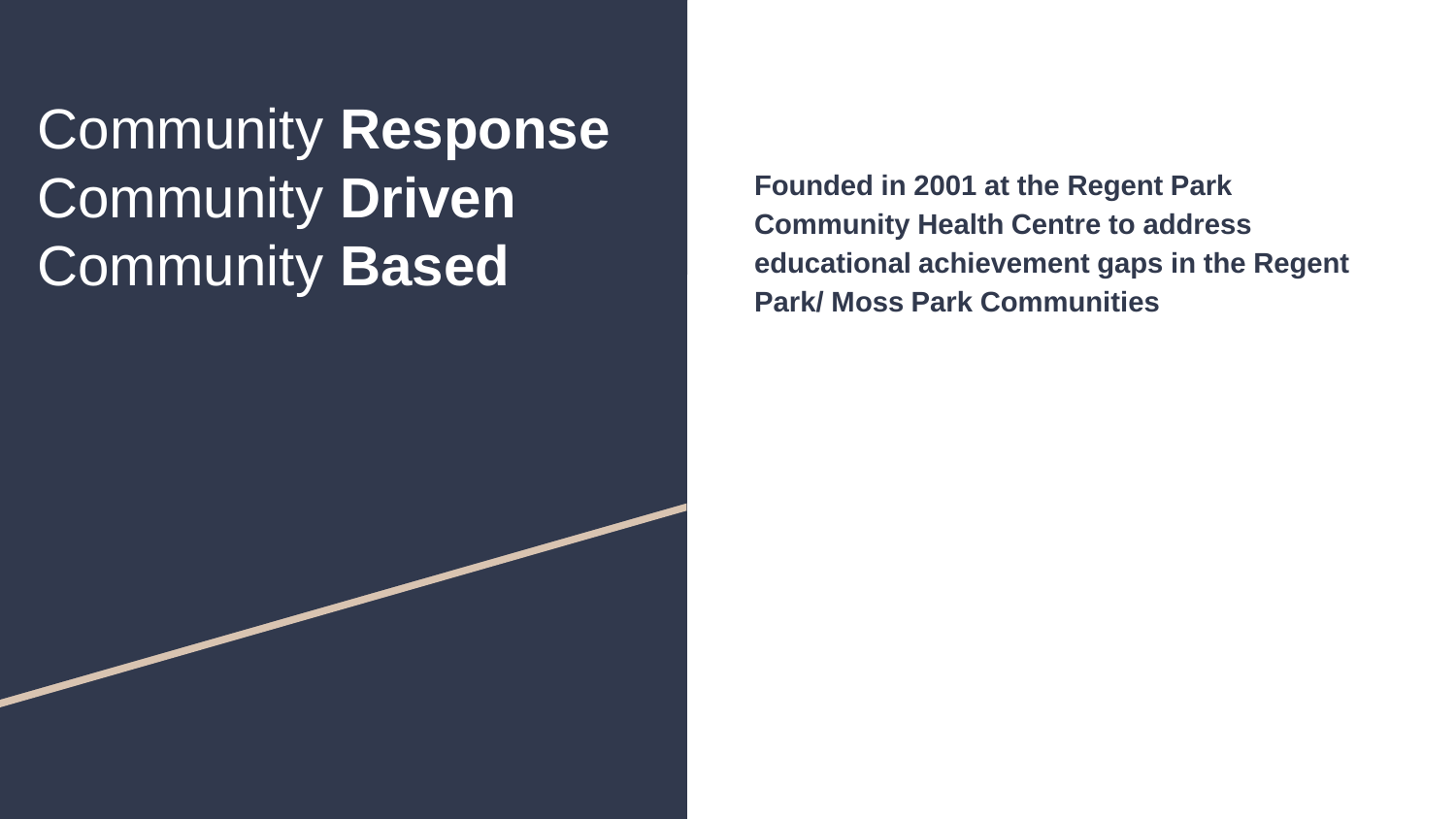

High School dropout rates in the community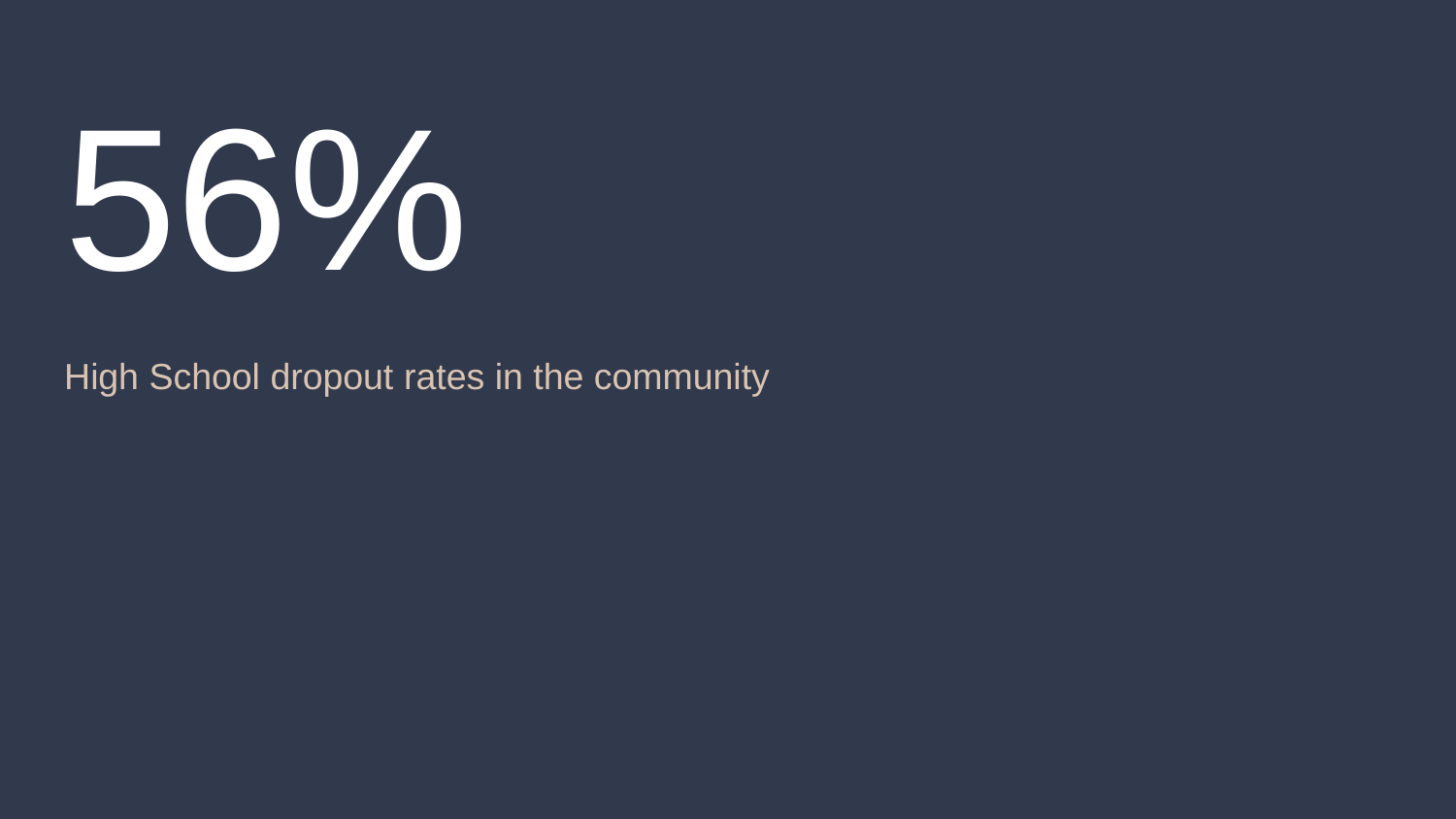## Pathways to Education - 2001 Launch!

**Program launched in 2001 with a cohort of grade 9 students** 

**Wrap Around Supports grade 9 -12 included:**

- **Academic**
- **Financial**
- **Social / Mentoring**
- **One on one**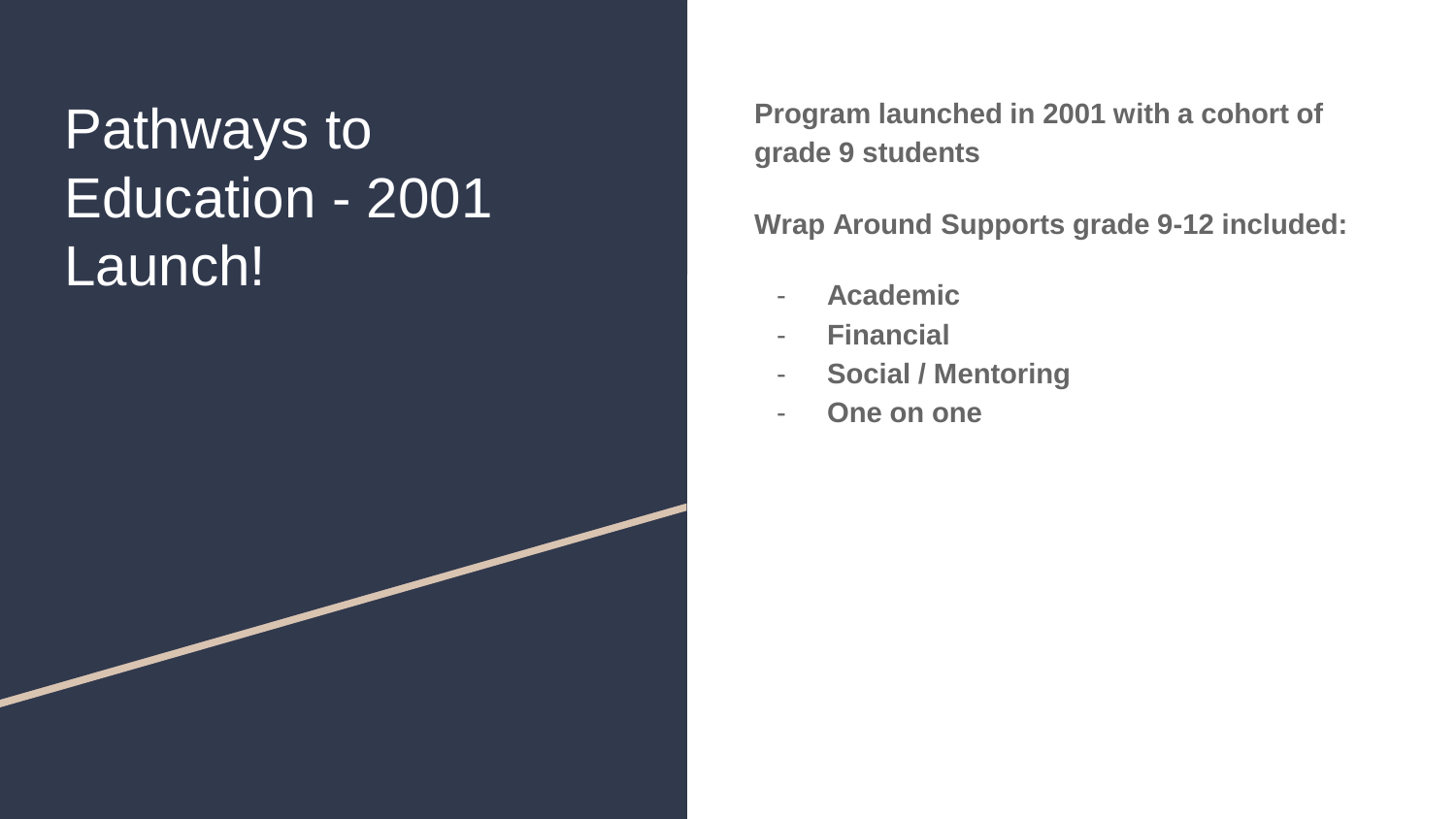## Pathways to Education - Program **Pillars**

#### STUDENT/PARENT CONTRACT

#### **ACADEMIC SUPPORT**

Volunteers provide after-school tutoring in core academic subjects

#### SOCIAL **SUPPORT**

Volunteers run group mentoring activities to help students with social skills. problem solving and career planning

#### **FINANCIAL SUPPORT**

Scholarships and other financial supports provide incentives and help reduce barriers to school completion

#### $1-TO-1$ **MENTORING** & SUPPORT

Staff provide 1-on-1 support to help students succeed in school. at home and in the community

#### PROGRAM IMPROVEMENT THROUGH **RESEARCH AND EVALUATION**

- . Extensive community engagement is used to determine communities with the need and capacity to deliver the program.
- . Research and program evaluation are used to ensure continual improvement in the program.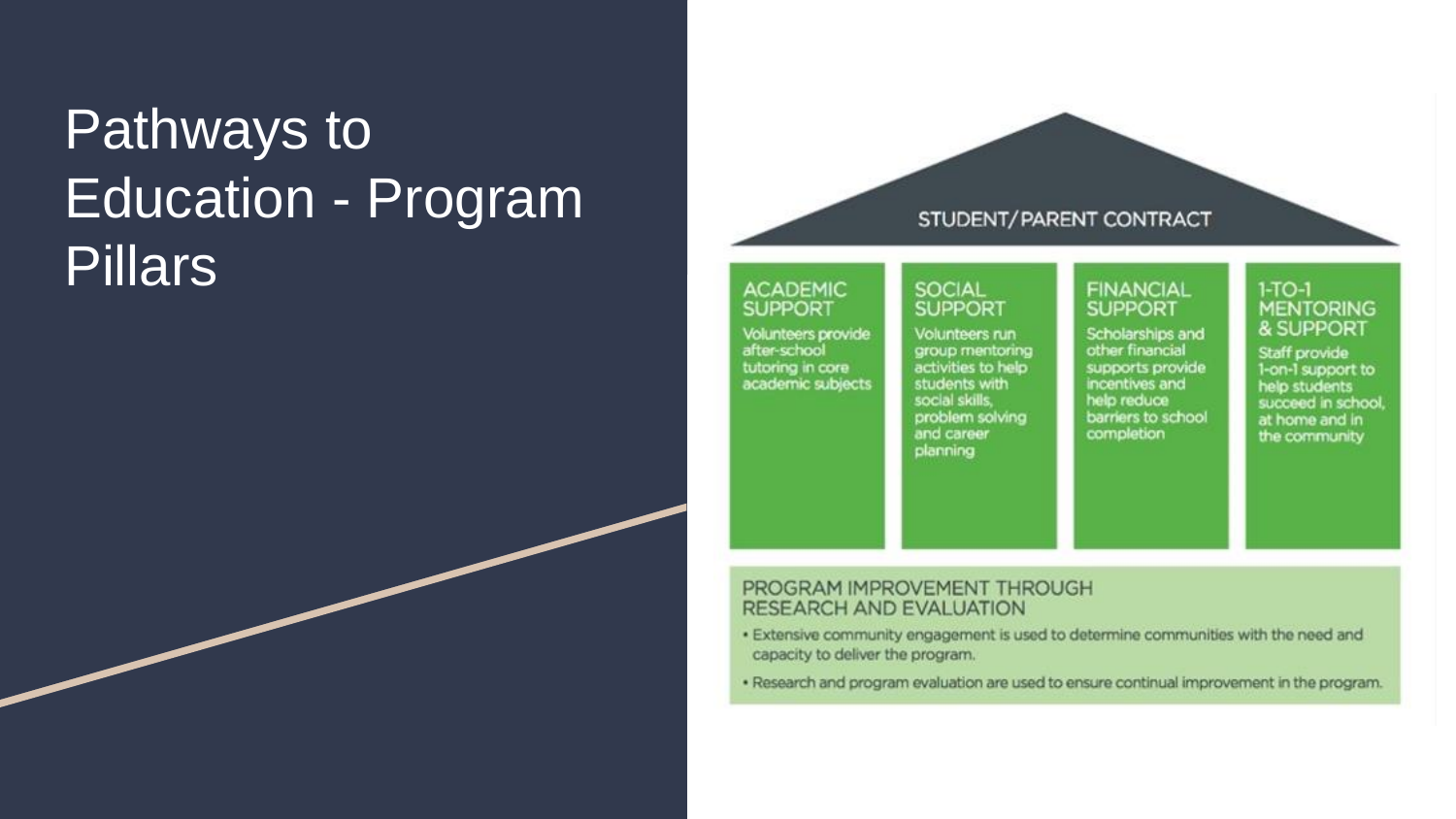#### Model - Macro

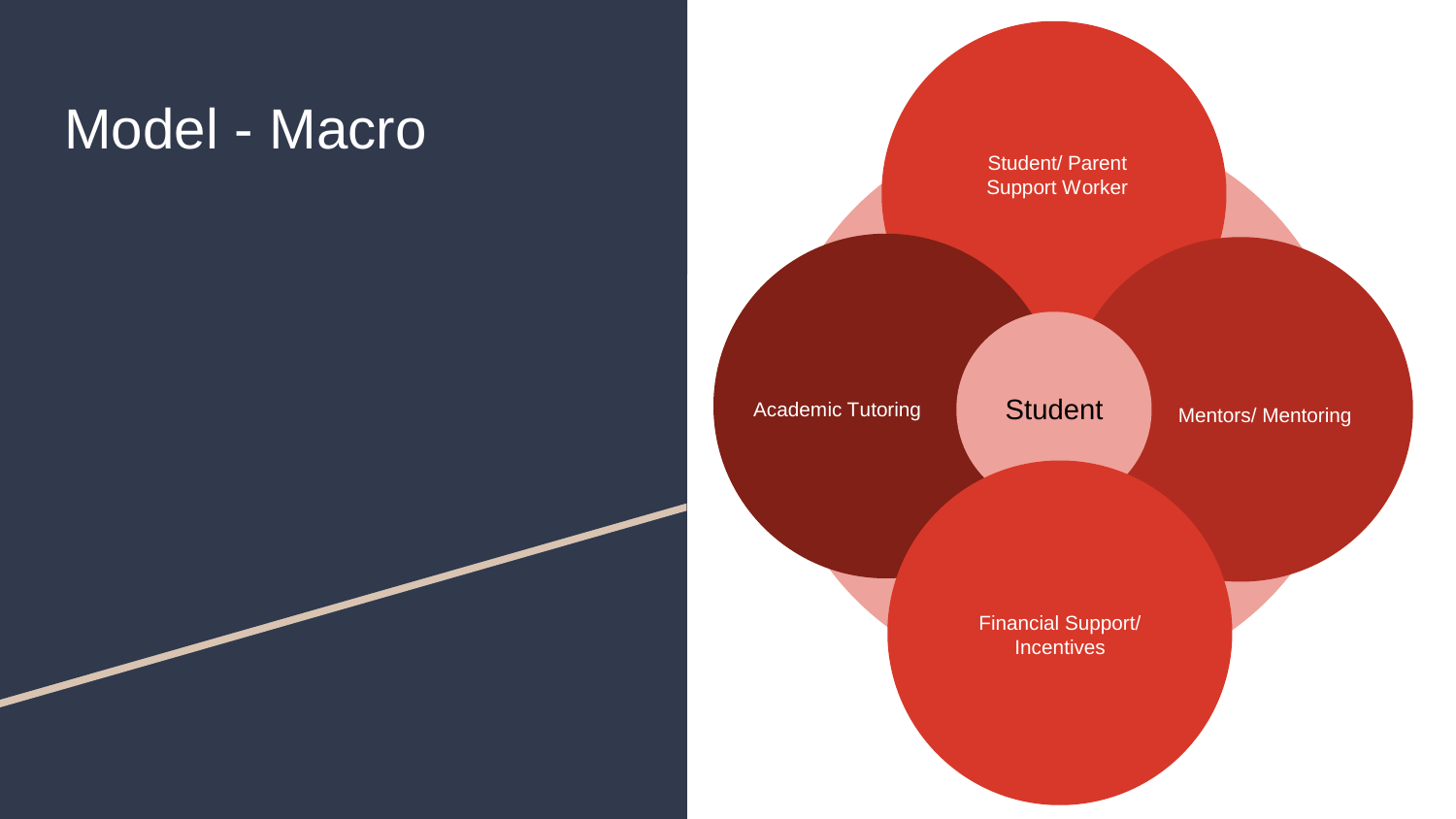## Model - Micro **Micro Allian School:**

**Teachers Guidance** Student Success Child & Youth Worker

**Student** 

**Parents: Siblings** Extended Family **Friends** 

**Pathways to Education:** SPSW **Mentors** 

**Community Services** Children's Aid Society Toronto Community **Housing** Newcomer services

**Tutors**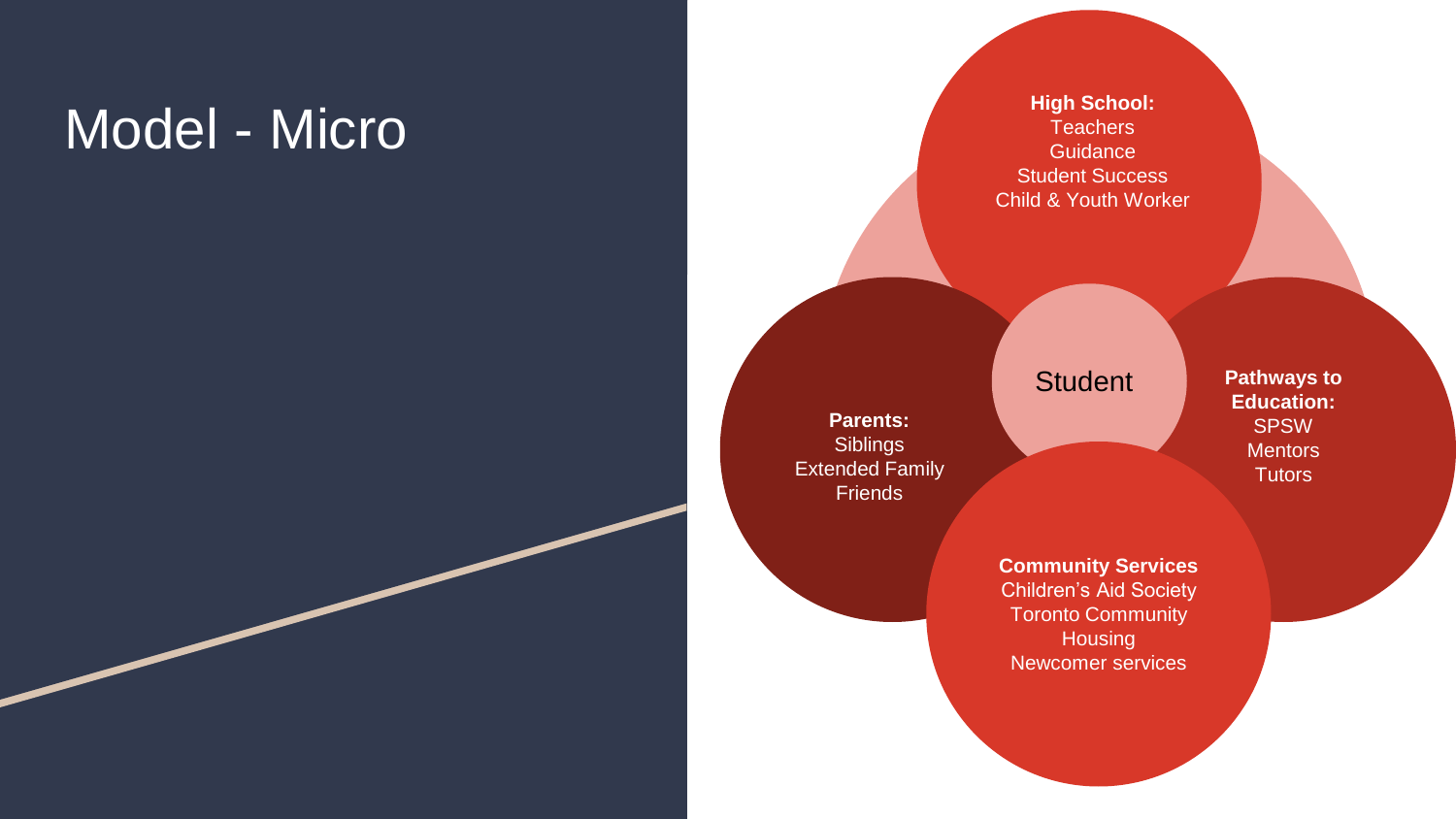

#### Decrease in high school dropout rates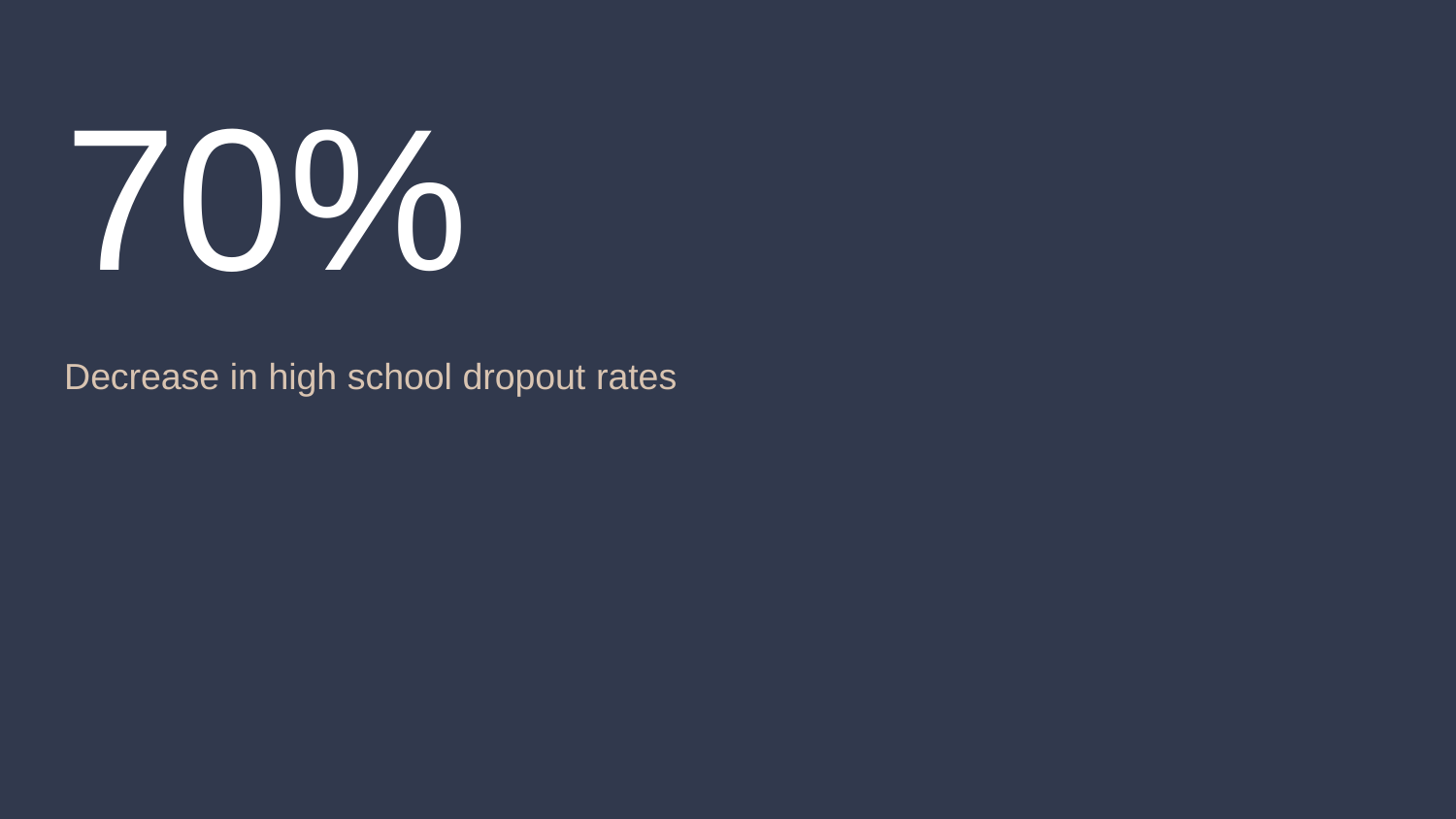# 300%

Increase in post-secondary attendance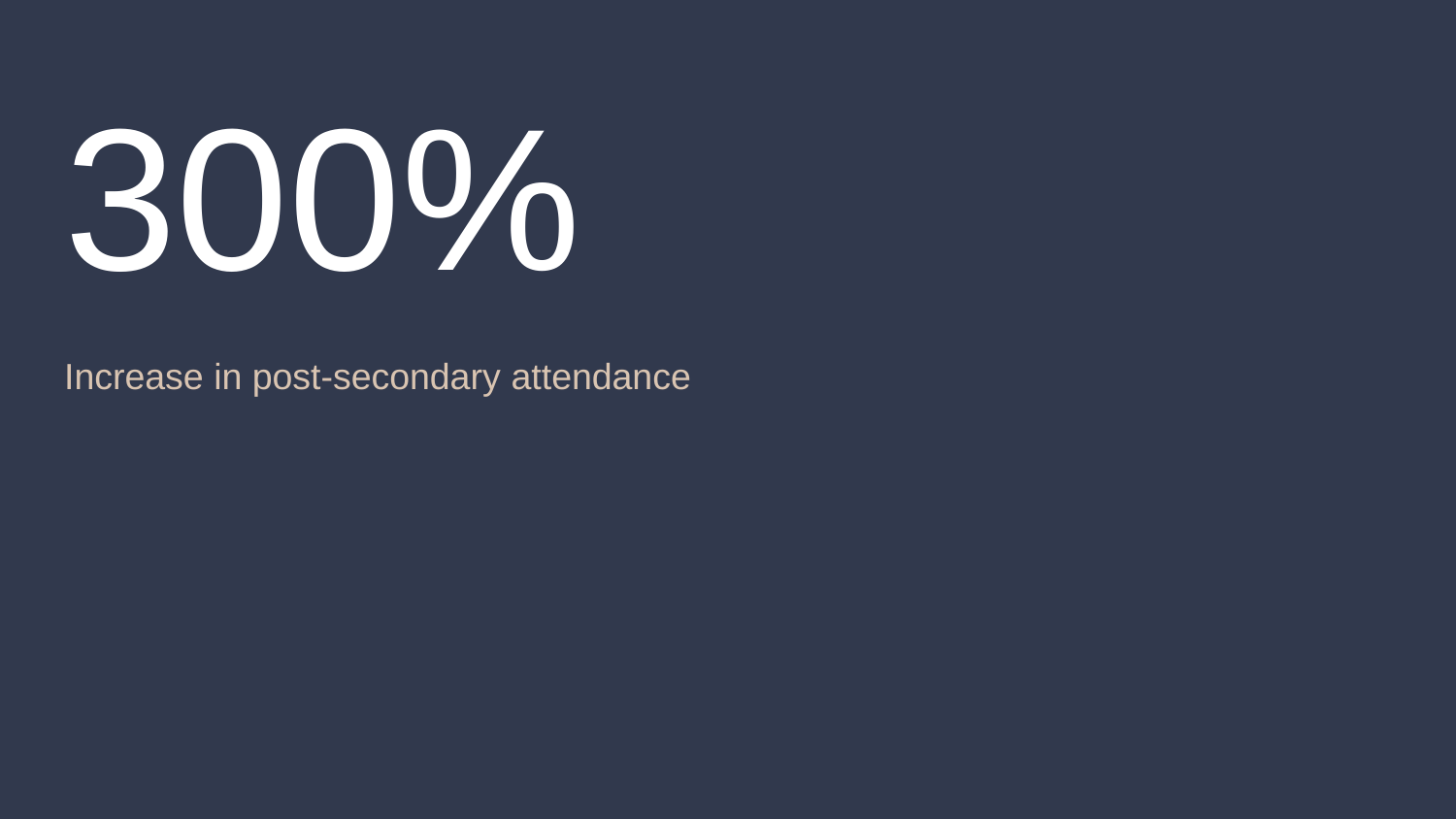#### Pathways to Education - Program Expansion

## **20**

Locations across Canada

Ontario and Quebec having the largest proportion of Pathways sites



**Provinces** 

Ontario has the largest proportion of students in the Pathways program



**Students** 

Enrolled in the program 2016-2017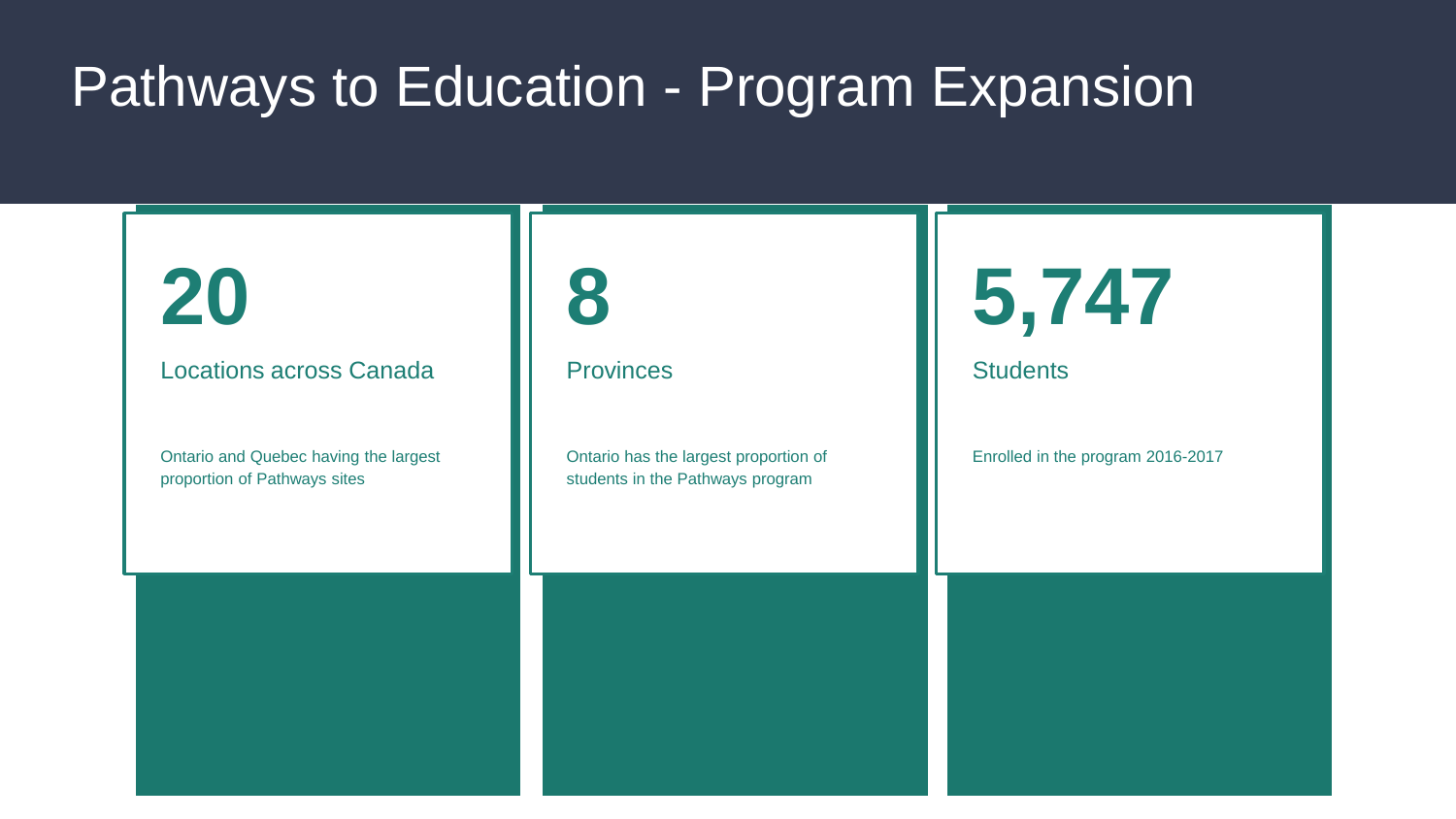## Responsive Programming - Major Themes

#### • Strong bonds with caring adults • New friendships **Near to peer Relationship**  • Connections beyond school community ● Safe space ● **Culturally relevant and responsive Community**

#### **Support**

- Reliability and relatability
- Restorative
- **Advocacy**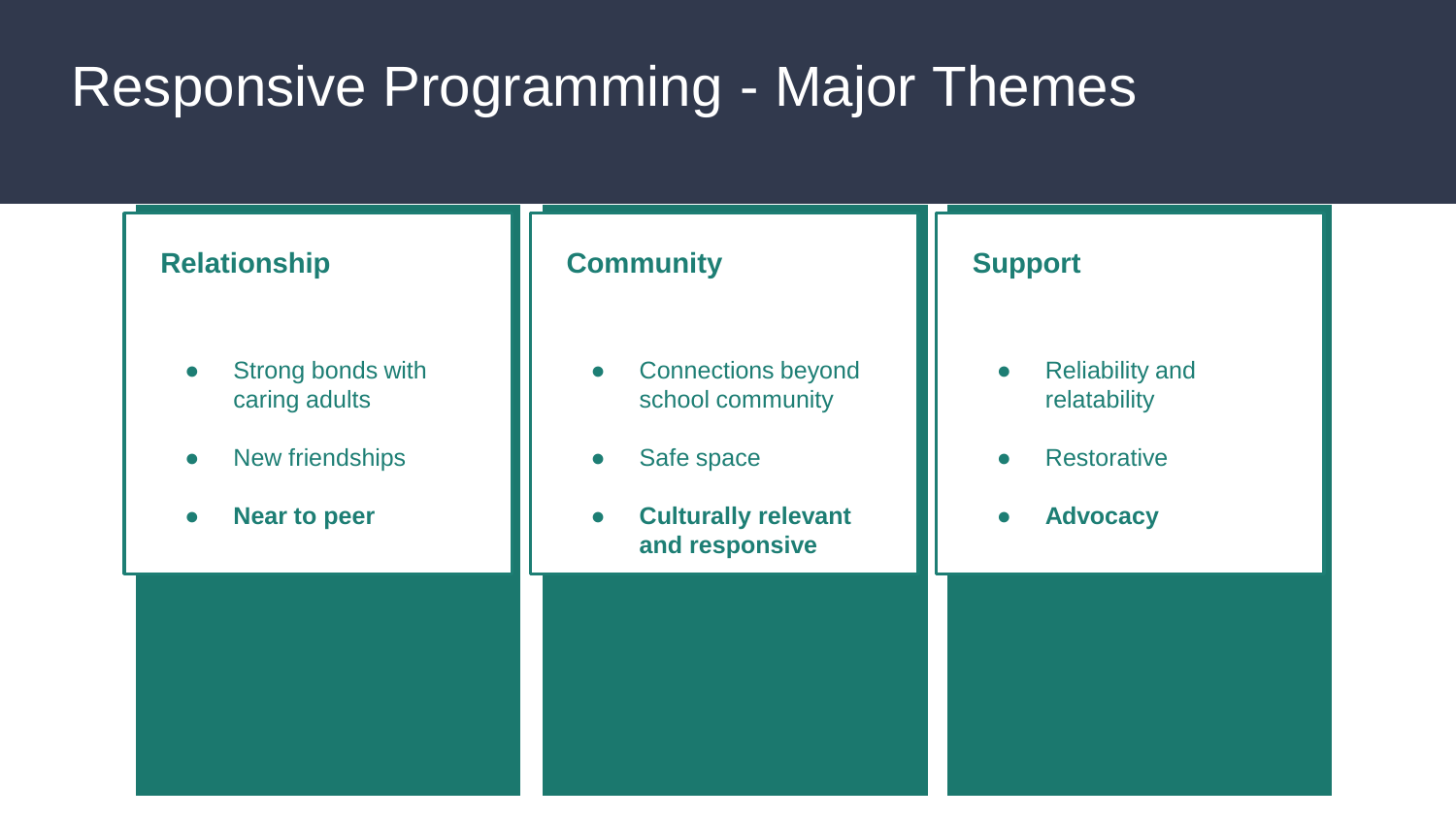## Challenges & Opportunities

#### **Challenges**

- **Broad based student recruitment and program eligibilit**y
- **Succession planning PSE Transitions**
	- Students and Parents
- **Flexibility**
- **Burnout & Boundaries**

#### **Opportunities**

- **Clearly define program eligibility**
- **Intentional Parent Engagement**
- **Plan for the unexpected**
- **Staff & volunteer wellness**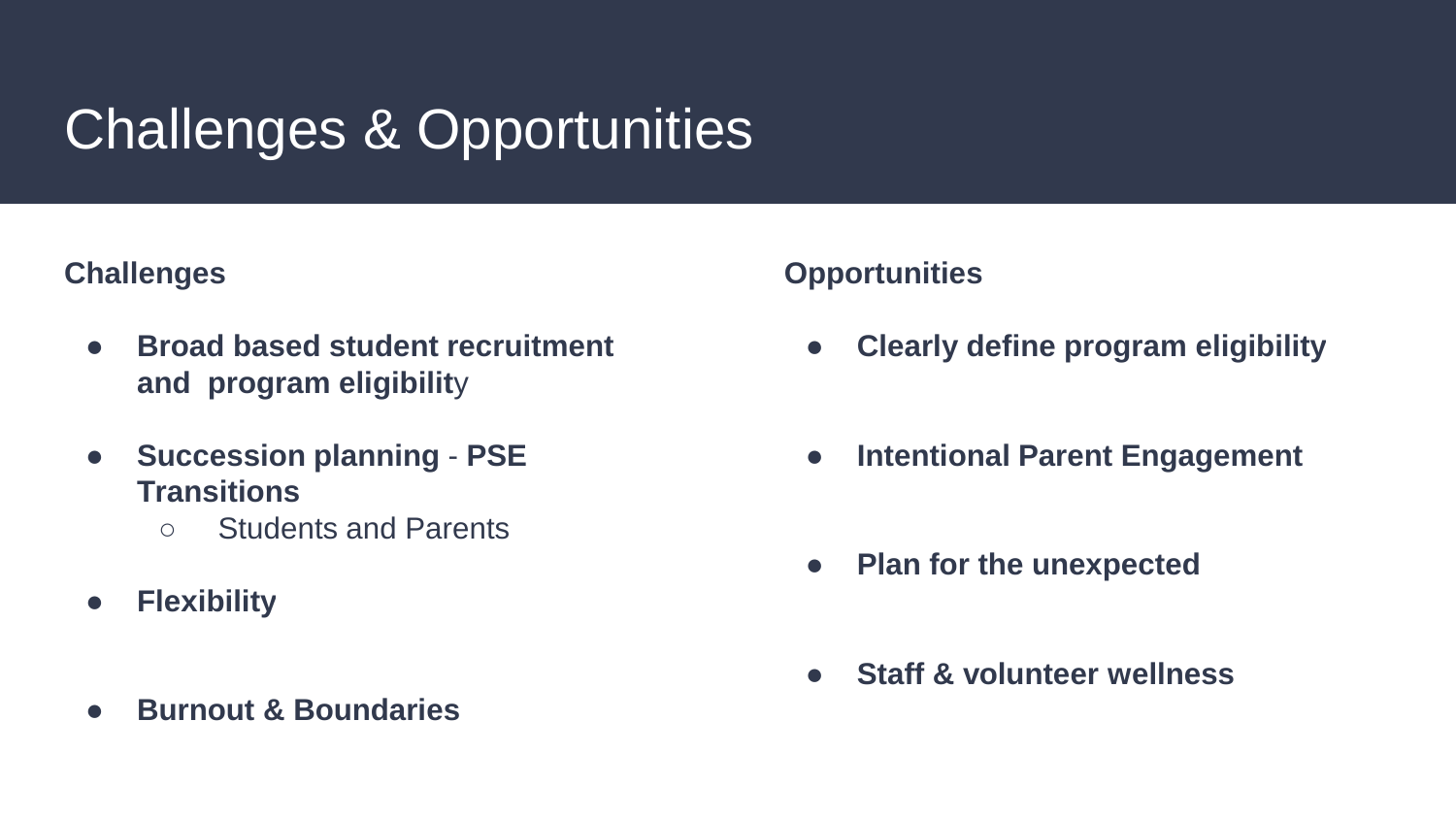What is one/some components of this model that could be adopted into your access program/area of work?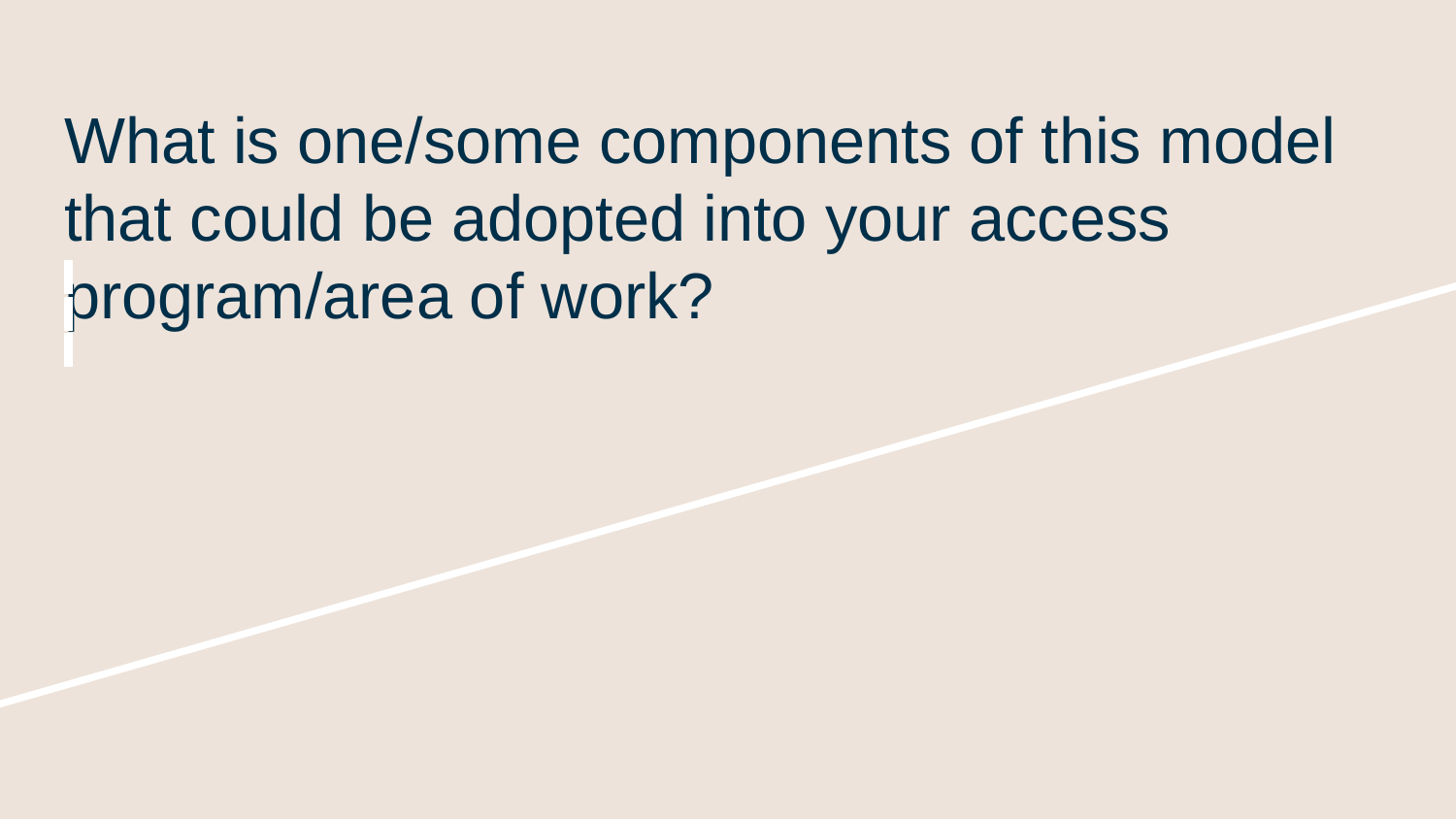### Graduation Coaches

#### Ontario school boards launch graduation coach program for black students

 $\ddot{\bullet}$  in  $f(\bm{y})$  $\left(\bm{x}\right)$ 

The pilot project focused on mentoring black students runs until August before being reviewed again



Bobby Hristova · CBC News · Posted: Feb 29, 2020 5:02 AM ET | Last Updated: February 29



Michael Abraham and Chad McPherson are the first every black graduation coaches at HWDSB. They hope to connect with black youth and lead them to success. (Bobby Hristova/CBC)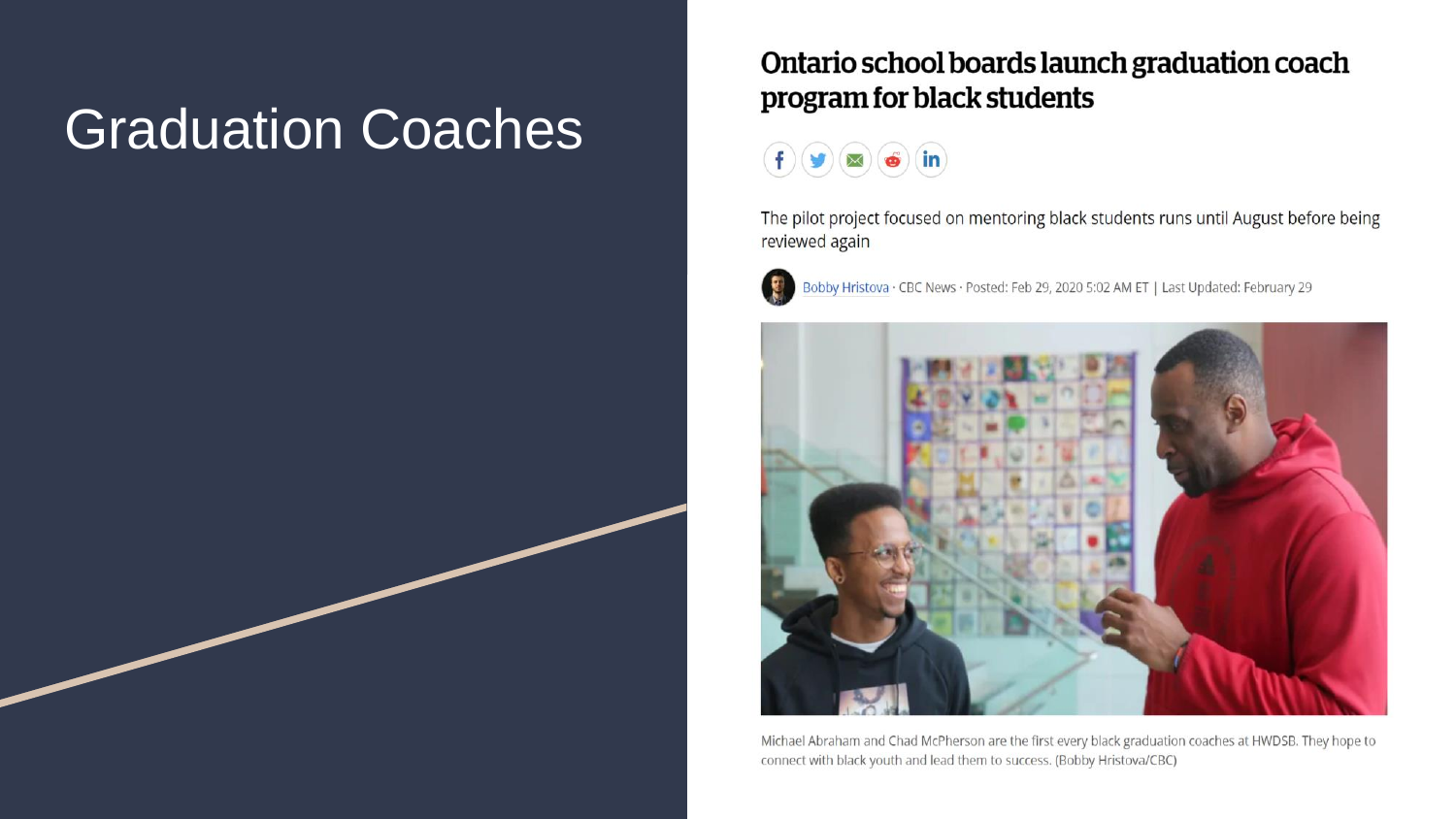## Student Parent Support Worker<sup>1</sup>

## Facilitated Access Programs

- **Support and advocacy**
- **Motivating and encouraging**
- **Liaison between student, family, institutions**
- ➔ **Monitoring attendance**
- ➔ **Supporting appropriate course placement**
- ➔ **Attending school meetings with parents**
- **Support and advocacy**
- **Motivating and encouraging**
- **Liaison between student, institution, support**
- ➔ **Checking in on academic progress**
- ➔ **Supporting access to university resources**
- ➔ **Translating institutional policy and practice**

**Navigator Champion Coach**

#### *Students don't know what they don't know*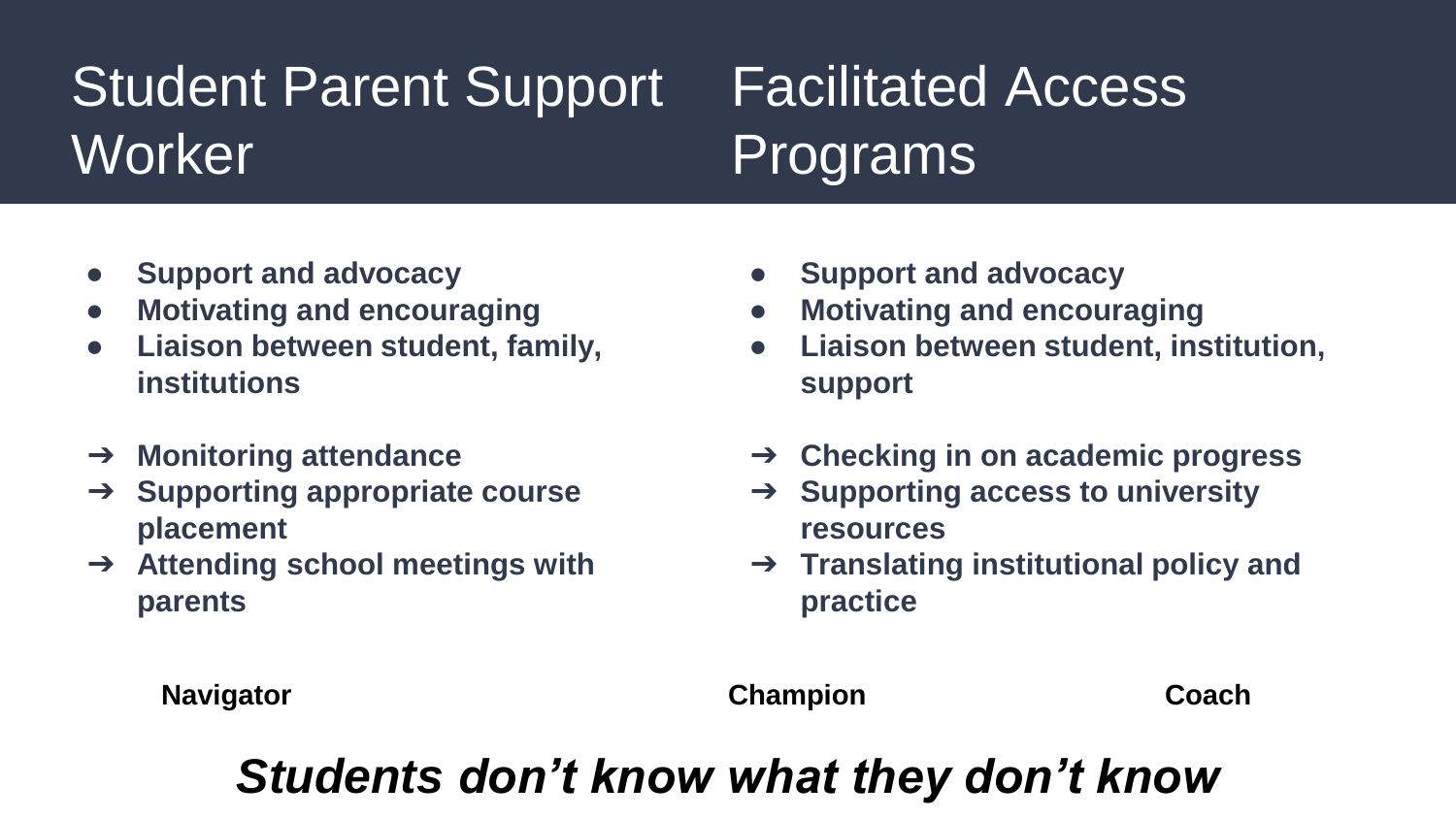# University of Toronto - Woodsworth College Access Programs

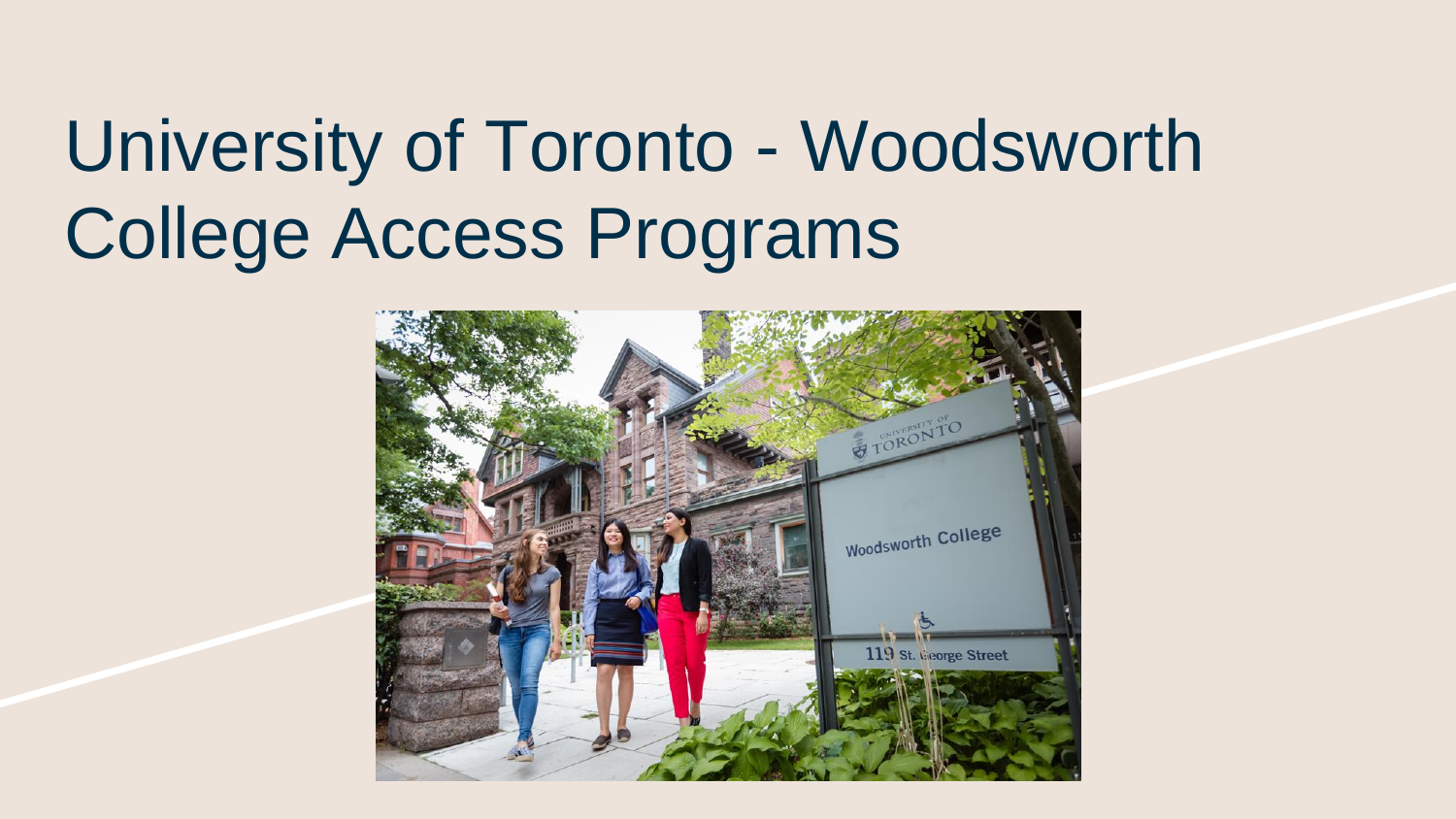#### Woodsworth College Access Programs

Academic Bridging Program

- Access to Bachelor of Arts and Bachelor of Science Programs
- Mature student pathway
- Grants access to students with no previous university studies
- Completion of 1.0 credit toward a Faculty of Arts and Science degree program
- All supports and services available to any student and more.

Diploma to Degree Program

- Transfer partnership with three GTA colleges
- Access to Bachelor of Arts and Bachelor of Science Programs
- Greater transfer credit offering than direct entry application
- Previous studies do not prevent access to studies at U of T
- Advising partnership begins in first year of college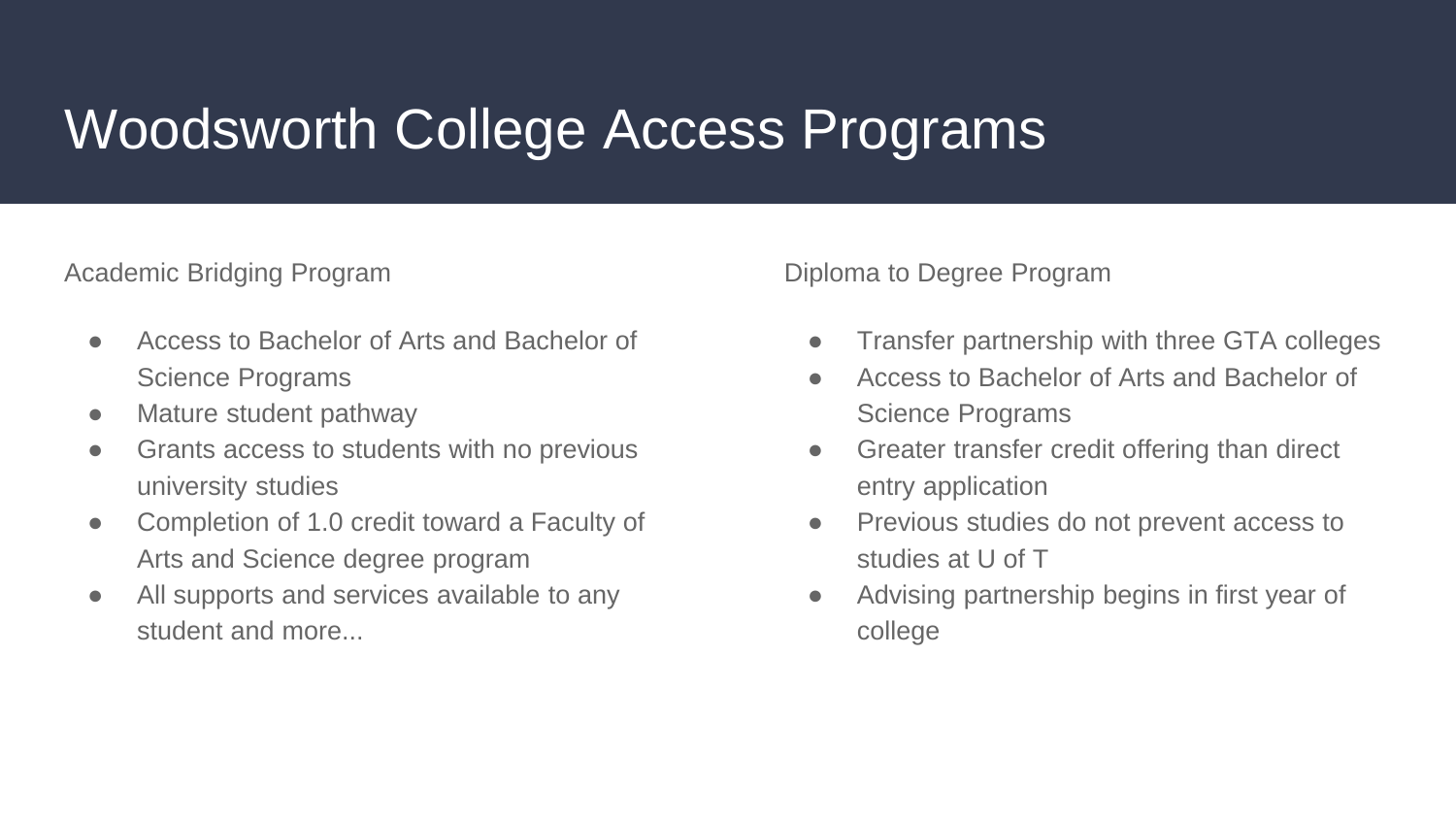

who qualify for degree studies.

Percentage of students who register for degree-level studies upon





wraparound supports were enhanced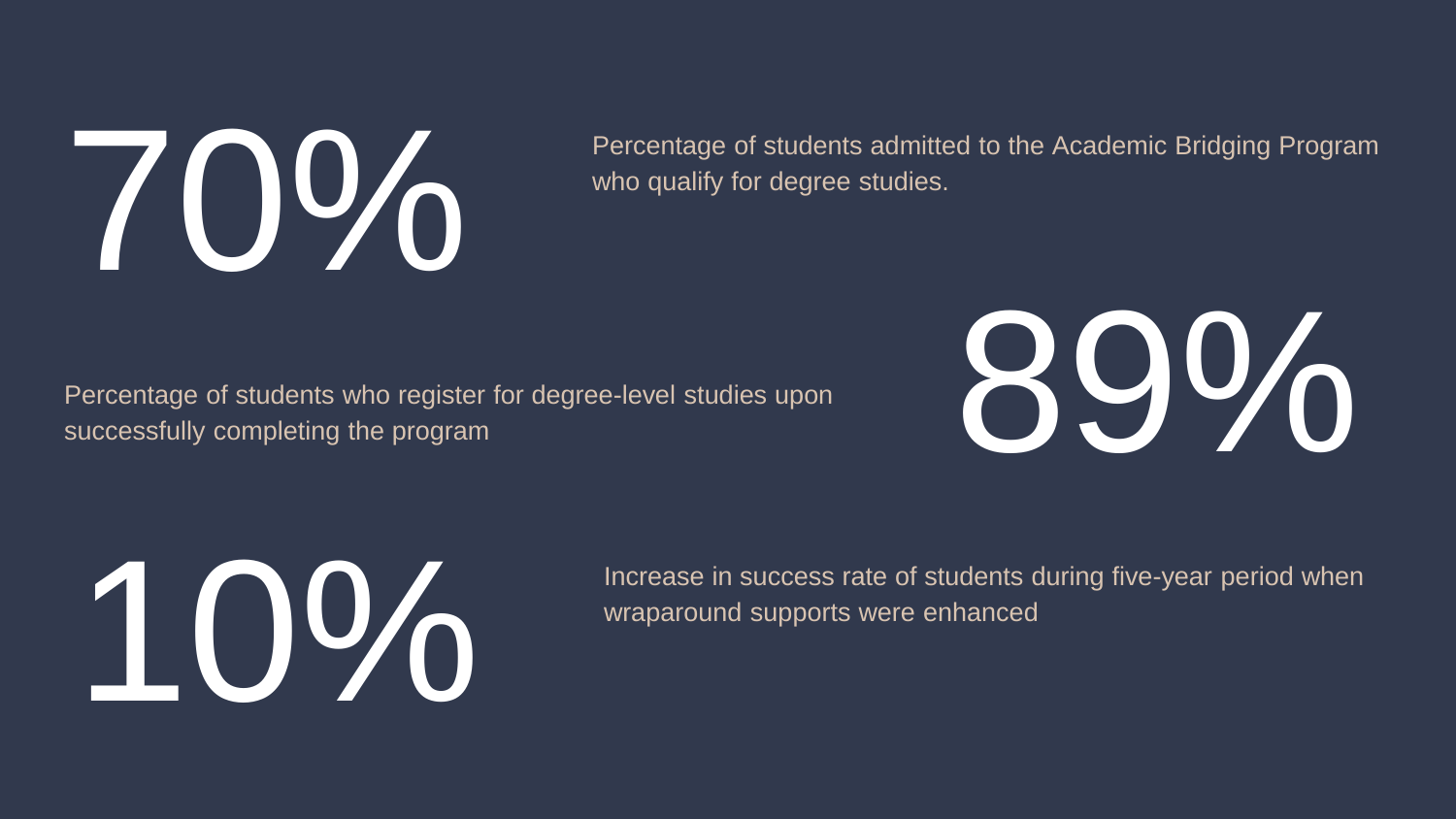

facilitated transfer program (Diploma to Degree)

Percentage of Diploma to Degree students who successfully graduate Percentage of Diploma to Degree students who successfully graduate<br>- matching the U of T retention rate





Average Cumulative Grade Point Average (CGPA) for a student<br>graduating from the Diploma to Degree Program - matching the<br>the graduating class graduating from the Diploma to Degree Program - matching the rest of the graduating class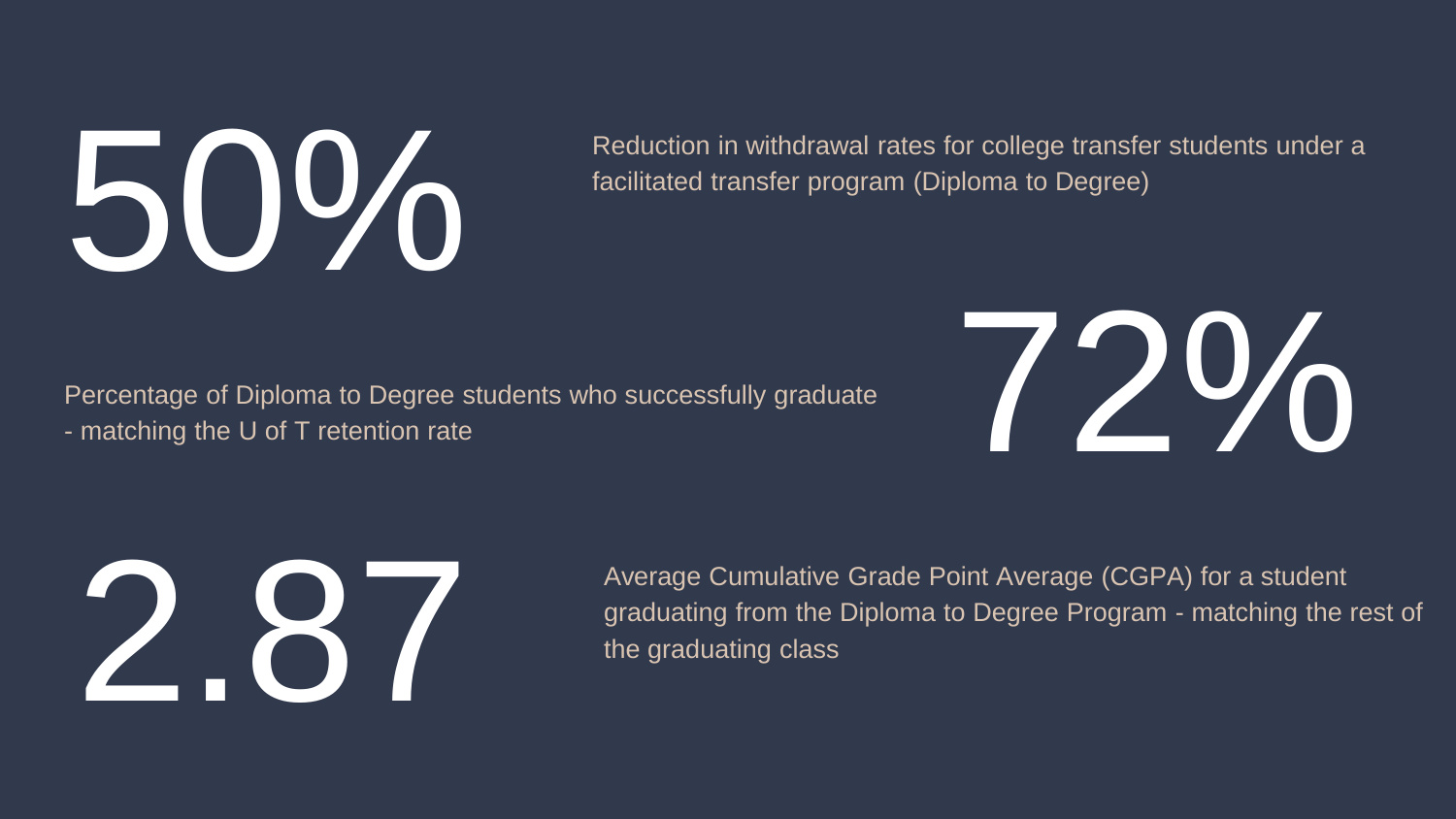## Wraparound Supports **Access through admissions**



- **Most mature student programs or transfer programs provide unique admission criteria only**
- **Admission and advising/support remain separate**
- **Pathways have a home in an admissions or recruitment office**
- **The relationship ends upon admission**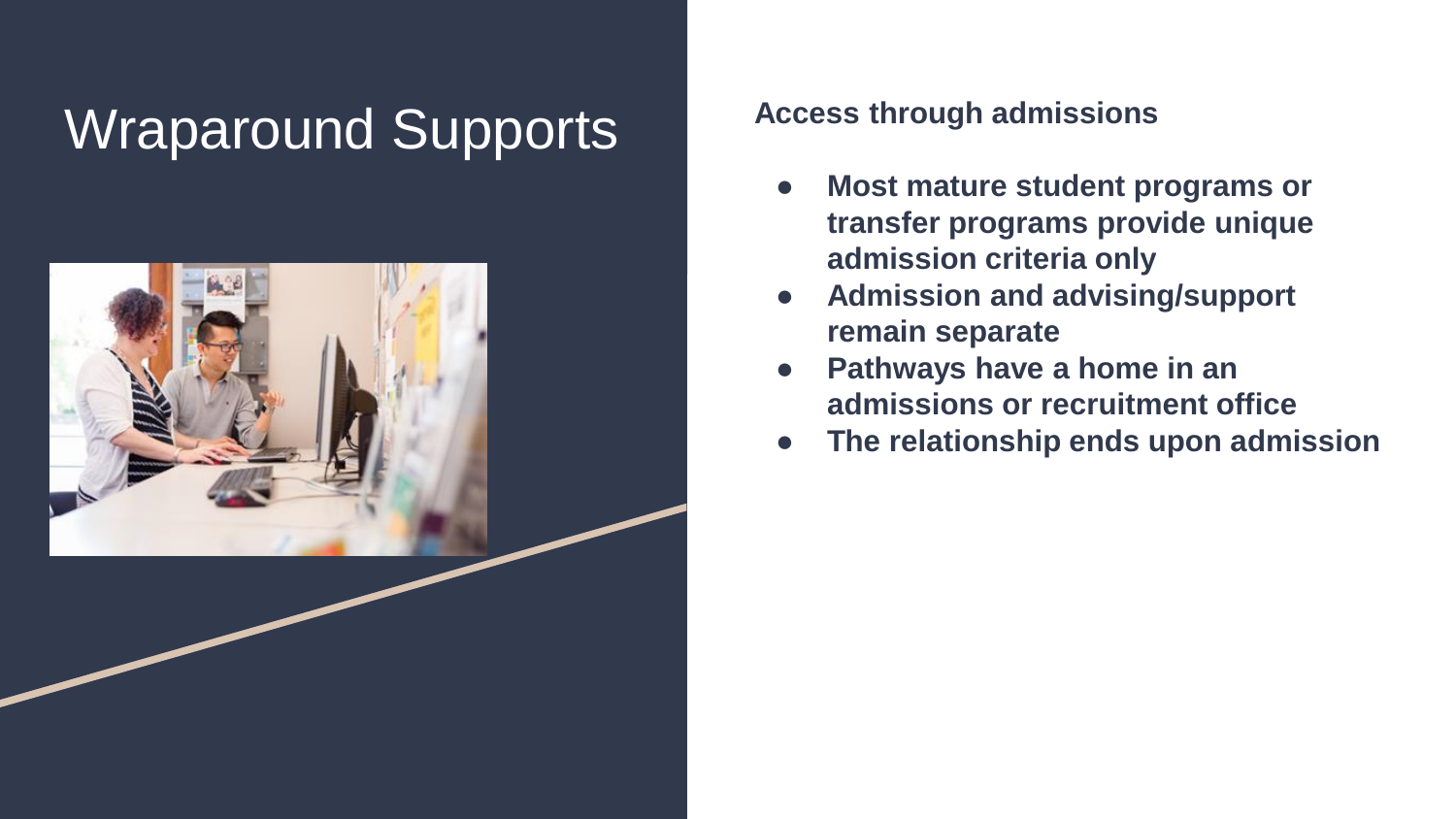## Wraparound Supports **At Woodsworth College:**



- **Both access programs have dedicated staff who work with students from admission to graduation**
	- **Admissions advising**
	- **Academic advising**
	- **Learning Skills Strategist**
	- **On-location Accessibility Advisor**
	- **Financial aid advising**
	- **Writing Centre**
	- **Mentorship programming**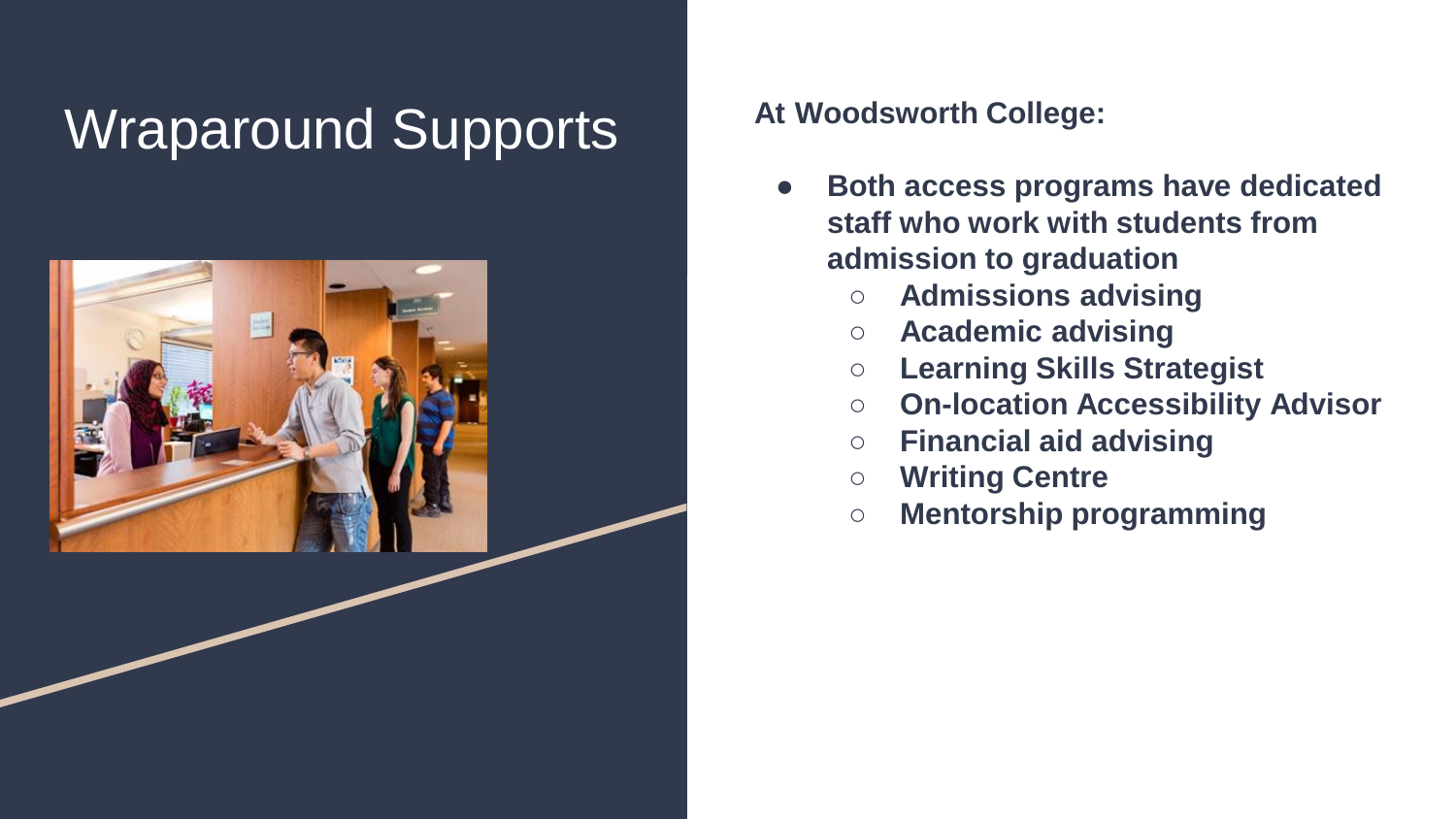## **Wraparound Supports** Admission:



- **Transcript reviews**
- **Recommendation of other pathways**
- **Transfer credit review**
- **Intake interviews for referrals**

#### **Academic advising:**

- **Transition information session**
- **Individual course enrolment meetings**
- **Check-ins during critical dates**
- **Pre-requisite advising**
- **Internal petitions and academic integrity processes**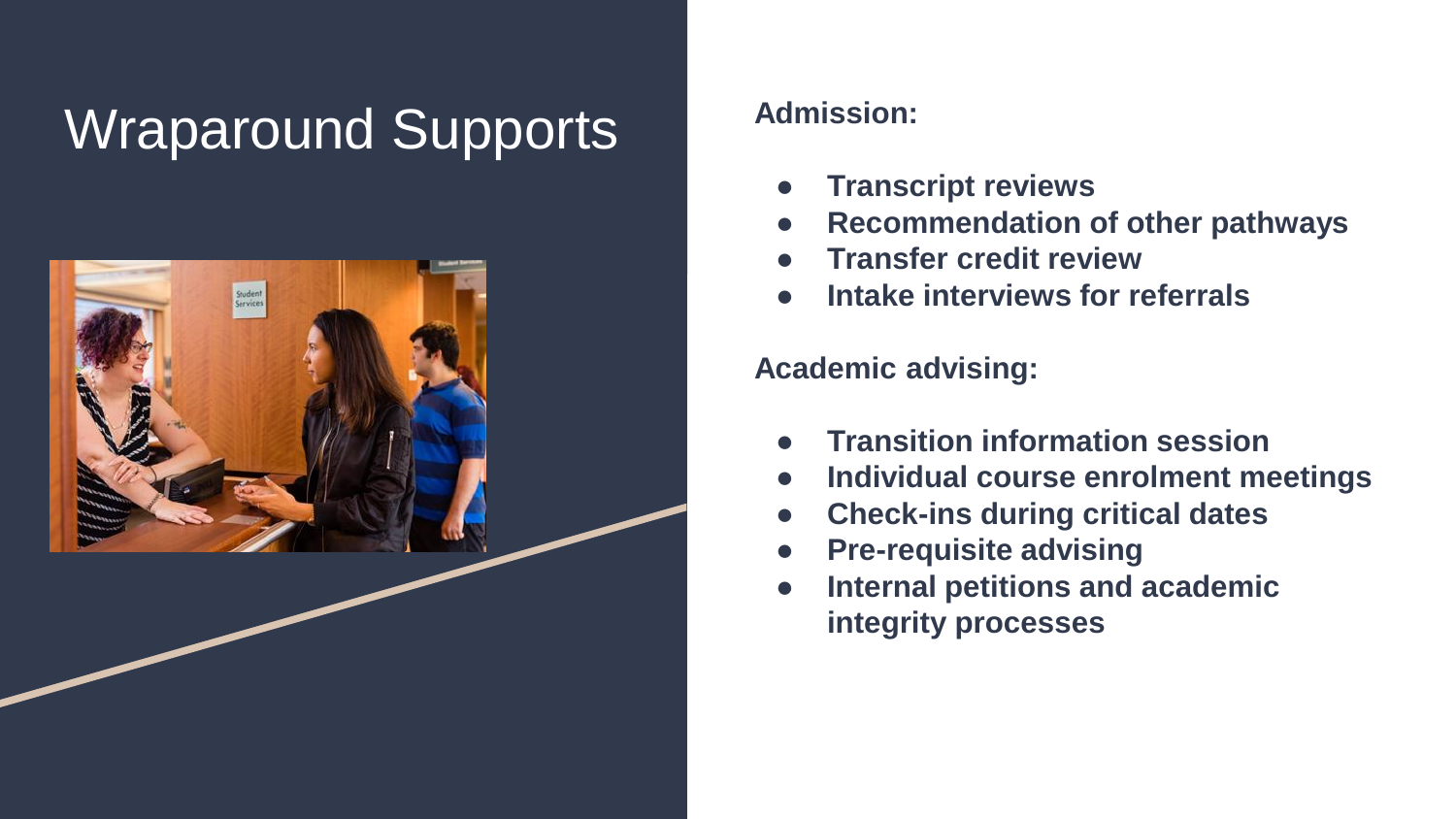## Wraparound Supports Learning Skills:



- **Classroom visits**
- **Instructor collaborations**
- **Individual appointments**
- **Learning disability assessments**

**Accessibility Services:**

- **On-location advisor within Registrar's Office team**
- **De-stigmatizing registration**
- **Expedited processes**
- **Instructor and advisor collaborations**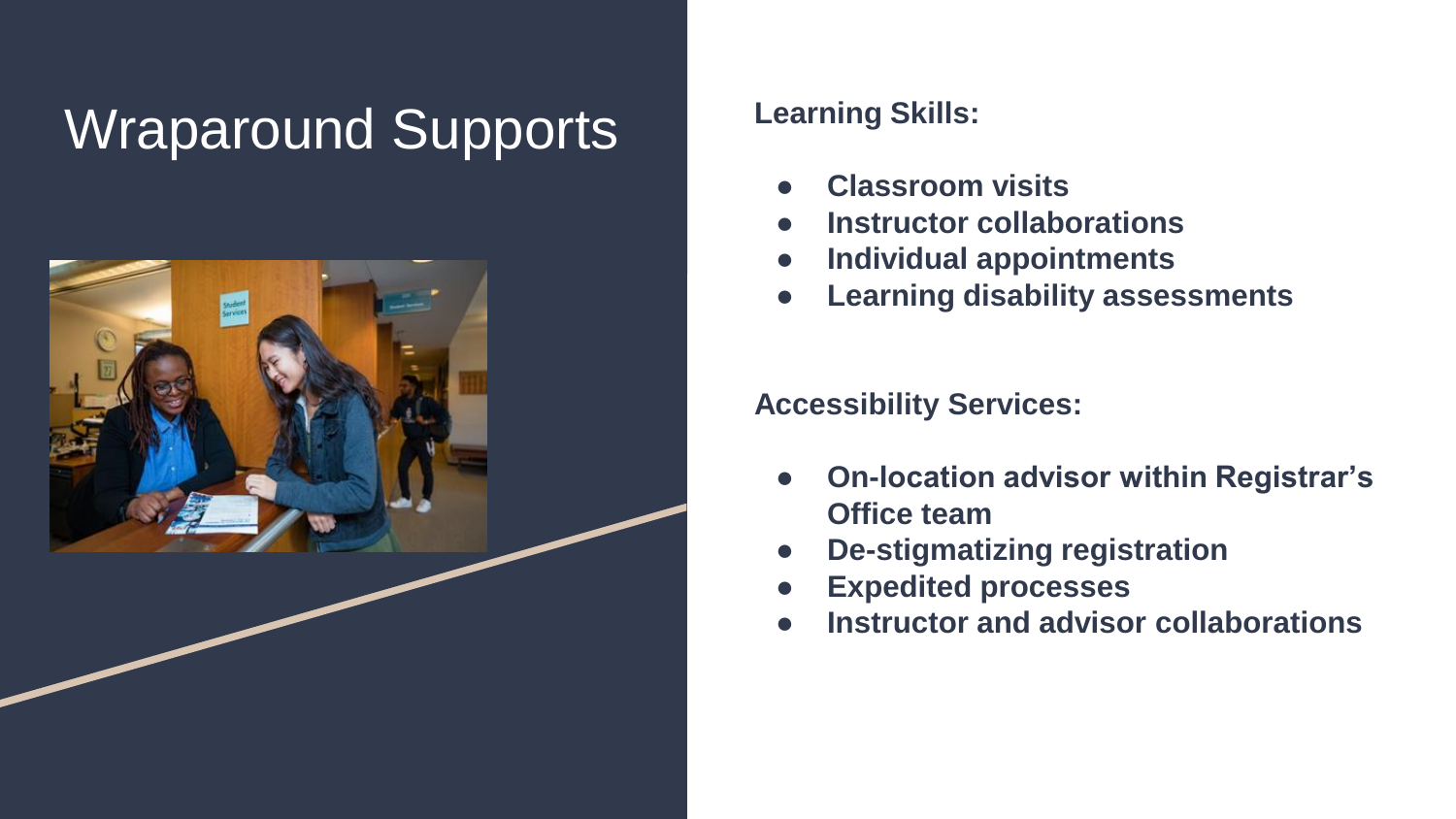## Wraparound Supports **Financial Aid:**



- **Commitment to fund any course taken to qualify for admission with College bursary allocation where necessary.**
- **Dedicated bursaries and scholarships for these programs.**
- **Navigation of OSAP bureaucracy and challenges**
- **Emergency funding, disability assessment**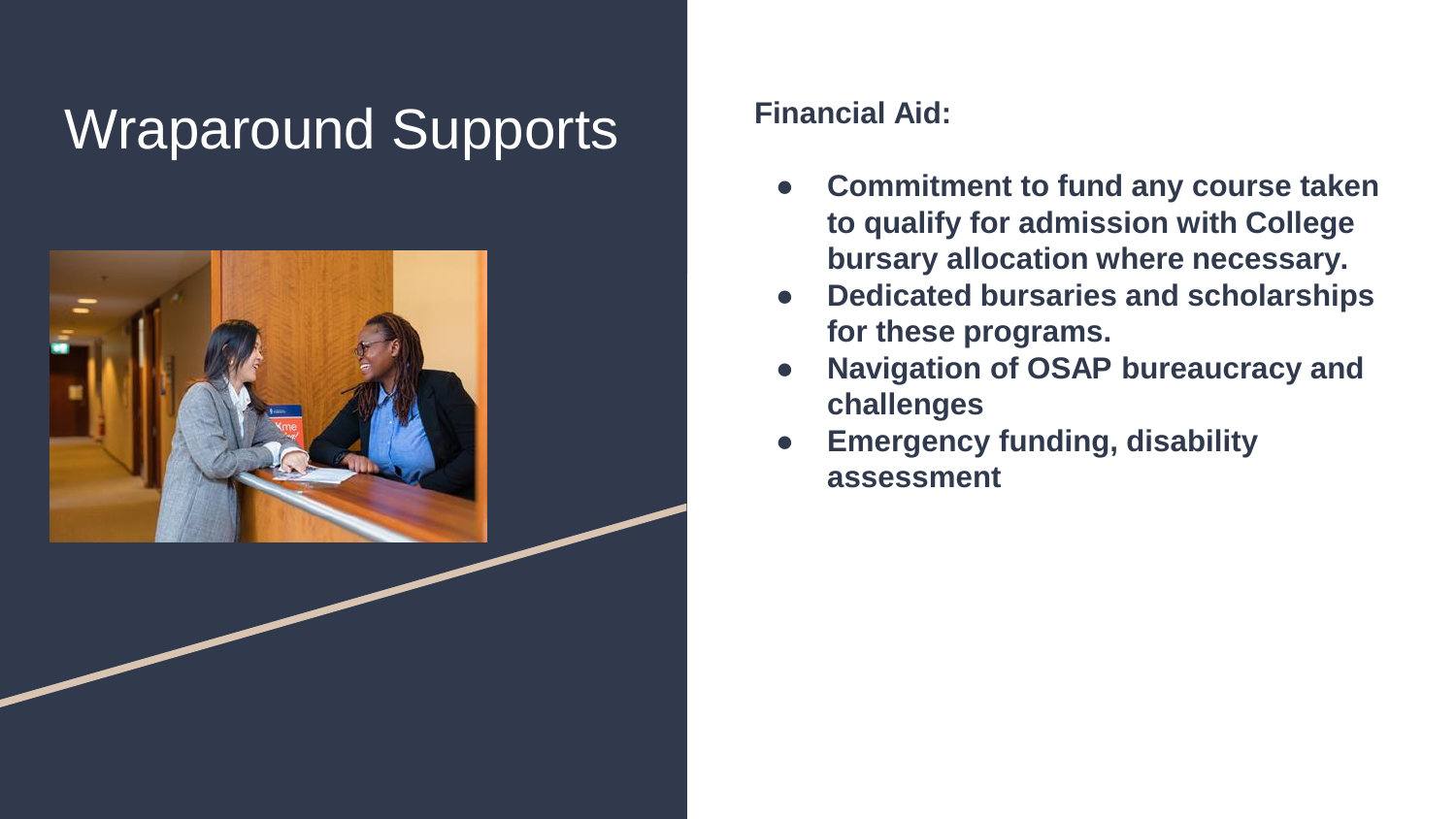## Wraparound Supports Writing Support:



- **Dedicated writing instructor for each Academic Bridging Program course**
- **English Language Learning reading circles**
- **Classroom visits**

#### **Mentorship Programs:**

- **Expanded mentorship initiatives to all access program students**
- **Matching first-year degree level students with upper-year students who admitted through these programs**
- **Online mentoring plus regular meetings and events during first-year**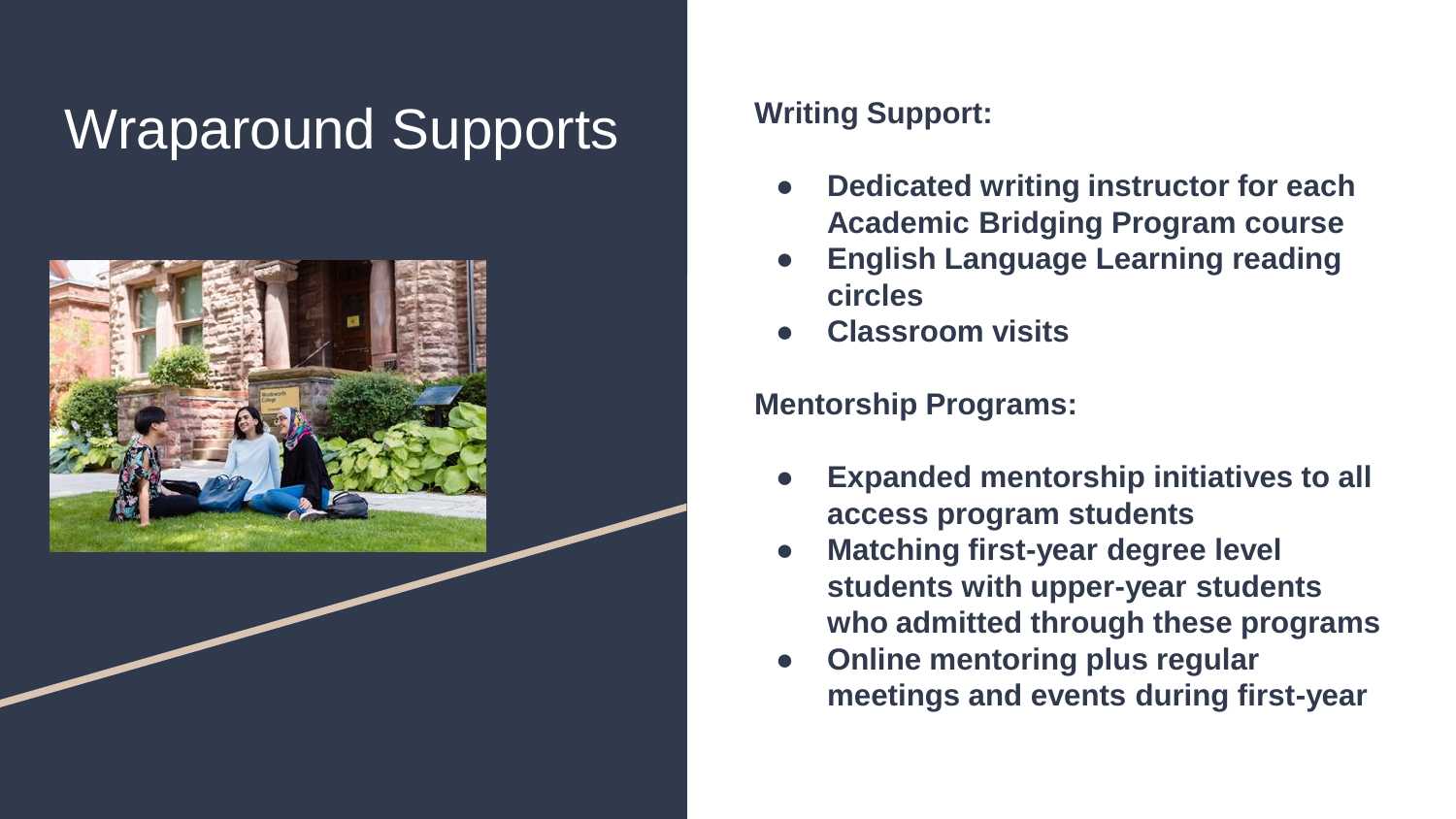## Challenges & Opportunities

#### **Challenges**

- **Resource intensive**
- **Multiple points of connection in PSE**
- **Institutional barriers still exist**
- **Students have to do a lot, alone**

#### **Opportunities**

- **Education and capacity building**
- **Student always has a starting point**
- **Advocacy for change to PSE structures**
- **Data, reporting and success tracking**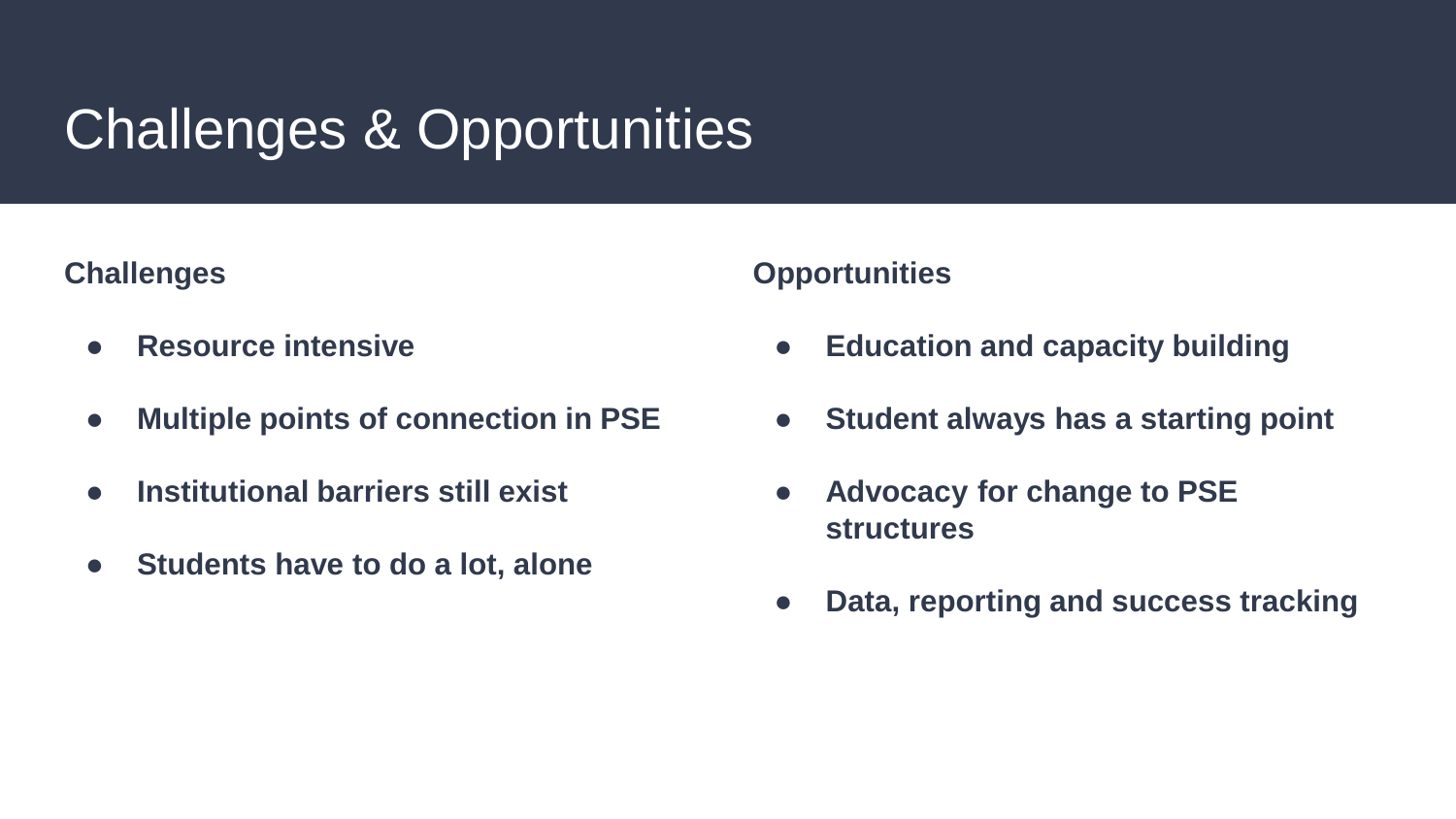## Here are some things to consider...

- **Know the strategic goals and capacity of your department/ division**
- **Is there flexibility built in to the planning of your access program**
- **Identify partners both internally and externally that can support the program**
- **Center studen/community voices and experiences**
- **What is your program offering the students that is new/different? Why are they coming?**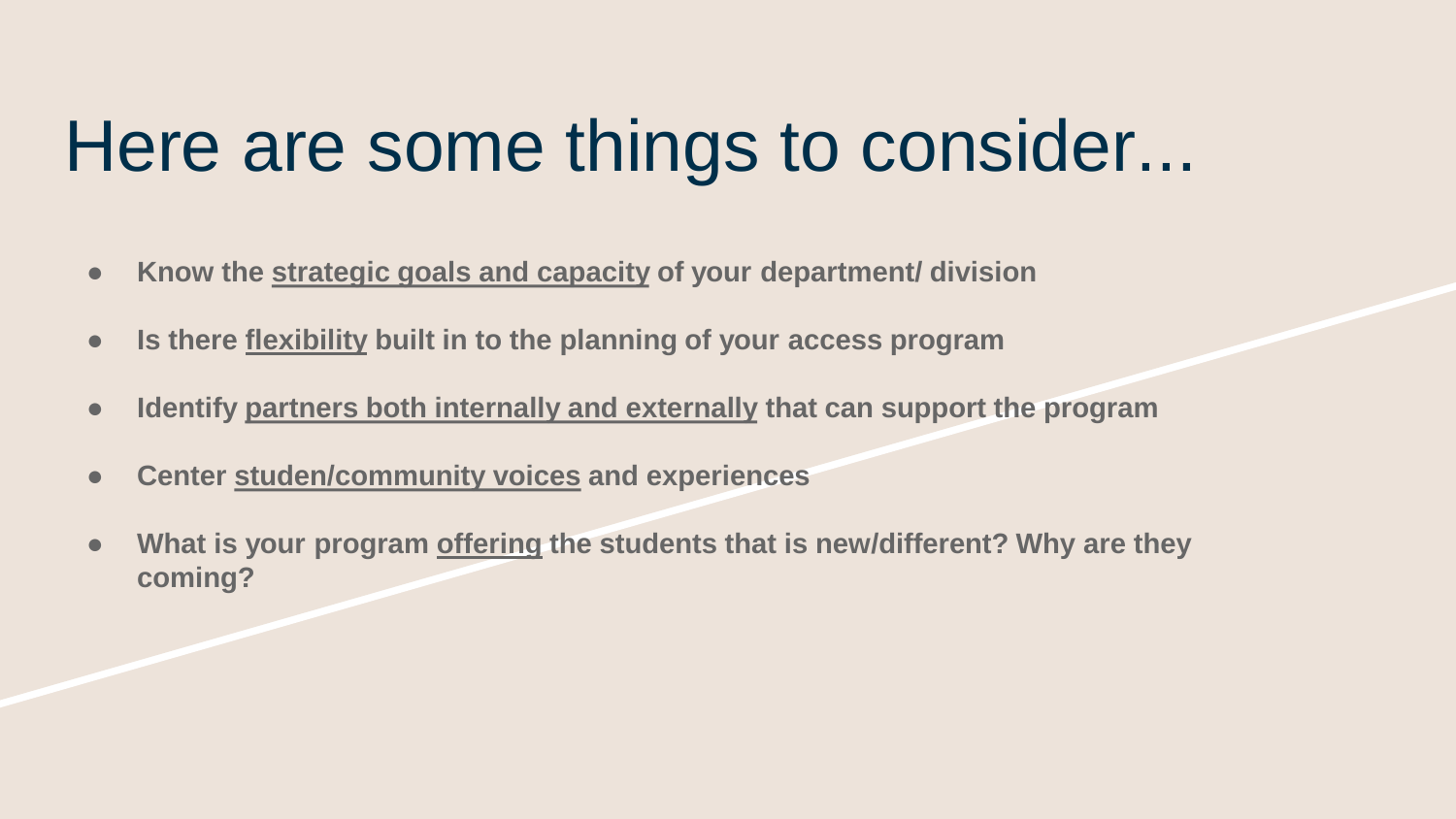# Additional Resources

#### **Reports & Research**

- **Pathways to Education Results Summary -2018**
- **Underrepresented Students and the Transition to Post-Secondary Education: Comparing Two Toronto Cohorts, 2018**
- **Redefining Access to Postsecondary Education, Higher Education Quality Council of Ontario. 2019**
- **Higher Education Quality Council of Ontario**
- **Assessing Determinants of Academic Success for College to University Transfer, 2016**

#### **Local Access Programs**

- **U of T Woodsworth College - Access Programs**
- **University of Toronto - SEE U of T Program**
- **U of T Transitional Year Programme**
- **Ryerson University - Spanning The Gaps**
- **Centennial College - HYPE Program**
- **Humber College - Youth Transition Program**